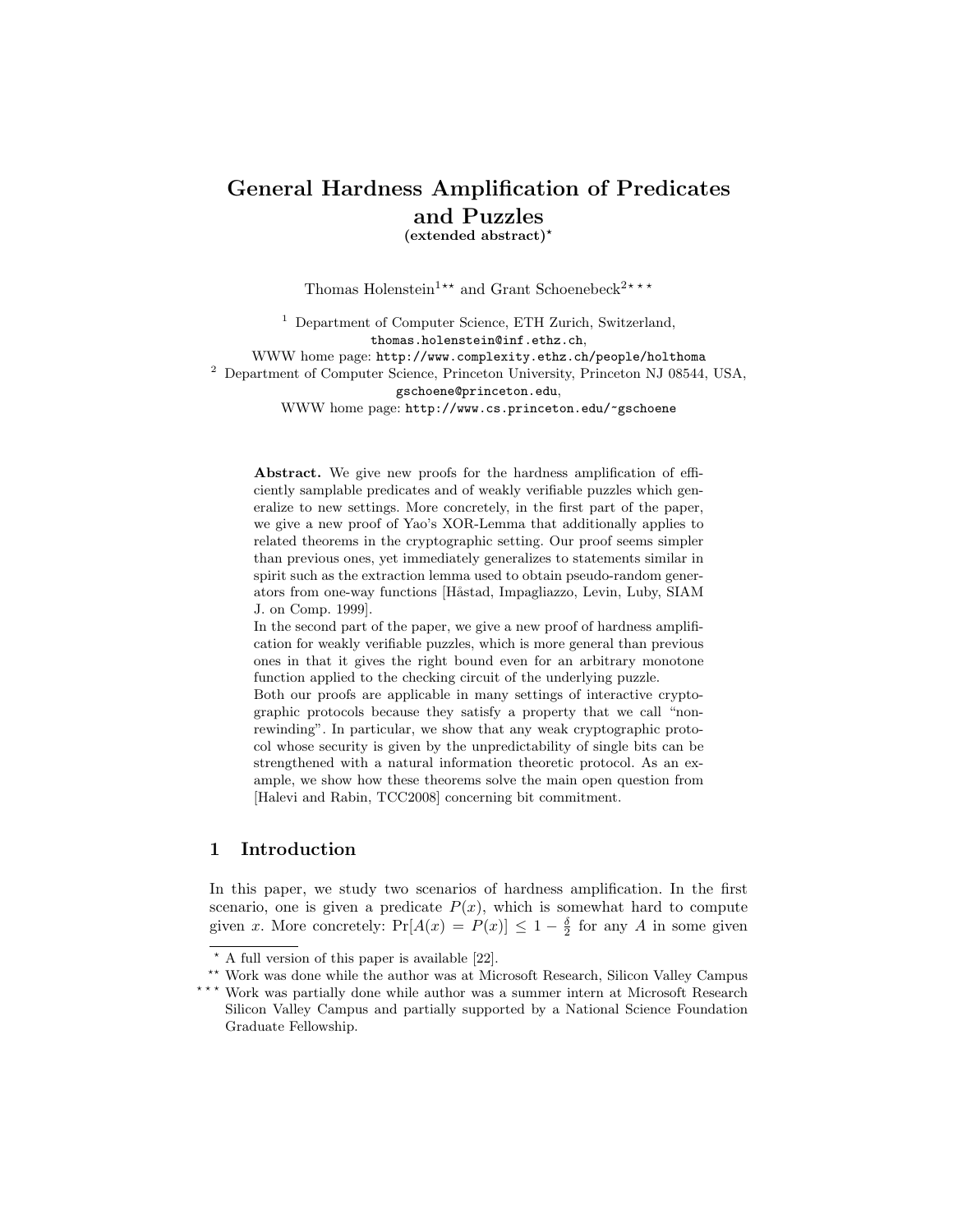complexity class, where typically  $\delta$  is not too close to 1 but at least polynomially big (say,  $\frac{1}{\text{poly}(n)} < \delta < 1 - \frac{1}{\text{poly}(n)}$ ). One then aims to find a predicate which is even harder to compute.

In the second scenario, one is given a computational search problem, specified by some relation  $R(x, y)$ . One then assumes that no algorithm of a certain complexity satisfies  $Pr[(x, A(x)) \in R] > 1 - \delta$ , and again, is interested in finding relations which are even harder to satisfy. It is sometimes the case that  $R$ may only be efficiently computable given some side information generated while sampling x. Such problems are called "weakly verifiable puzzles".

Our aim is to give proofs for theorems in both scenarios which are both simple and versatile. In particular, we will see that our proofs are applicable in the interactive setting, where they give stronger results than those previously known.

### 1.1 Predicates

Overview and previous work. Roughly speaking, Yao's XOR-Lemma [39] states that if a predicate  $P(x)$  is somewhat hard to compute, then the k-wise XOR  $P^{\oplus k}(x_1,\ldots,x_k) := P(x_1) \oplus \cdots \oplus P(x_k)$  will be even harder to compute. While intuitive, such statements are often somewhat difficult to prove. The first proof of the above appears to be by Levin [31] (see also [11]). In some cases, even stronger statements are needed: for example, the extraction lemma states that one can even extract several bits out of the concatenation  $P(x_1)P(x_2)...P(x_k)$ , which look pseudorandom to a distinguisher given  $x_1, \ldots, x_k$ . Proving this statement for tight parameters is considered the technically most difficult step in the original proof that one-way functions imply pseudorandom generators [17]. Excluding this work, the easiest proof available seems to be based on Impagliazzo's hard-core set theorem [23], more concretely the uniform version of it [19, 1]. A proof along those lines is given in [20, 13]. Similar considerations are true for the more efficient proof that one-way functions imply pseudorandom generators given by Haitner et al.[15].

Contributions of this paper. In this paper, we are concerned with statements of a similar nature as (but which generalize beyond) Yao's XOR-Lemma. We give a new theorem, which is much easier to prove than the hard-core set theorem, and which is still sufficient for all the aforementioned applications.

Our main observation can be described in relatively simple terms. In the known proof based on hard-core sets  $([23, 19])$ , the essential statement is that there is a large set S, such that for  $x \in S$  it is computationally difficult to predict  $P(x)$  with a non-negligible advantage over a random guess. Proving the existence of the set  $S$  requires some work (basically, boosting, as shown in [30]). We use the idea that the set S can be made *dependent* on the circuit which attempts to predict  $P$ . The existence of a hard set  $S$  for a particular circuit is a much easier fact to show (and occurs as a building block in some proofs of the hard-core theorem). For our idea to go through, S has to be made dependent on some of the inputs to C as well as some other fixed choices. This technique of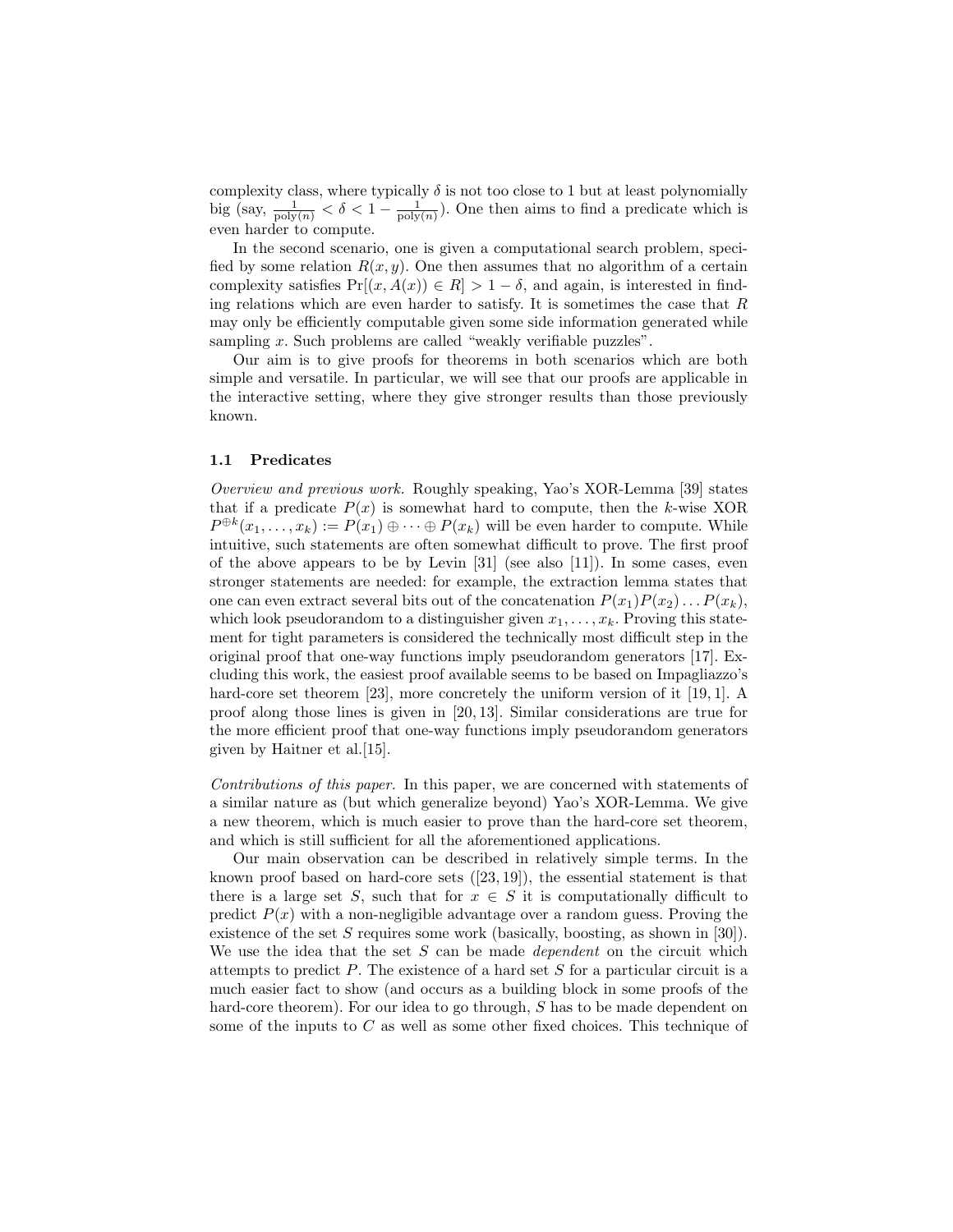switching quantifiers resembles a statement in [2], where Impagliazzo's hard-core set theorem is used to show that in some definitions of pseudo-entropy it is also possible to switch quantifiers.

Besides being technically simpler, making the set  $S$  dependent on  $C$  has an additional advantage. For example, consider a proof of the XOR Lemma. To get a contradiction, a circuit  $C$  is assumed which does well in predicting the XOR, and a circuit  $D$  for a single instance is built from  $C$ . On input  $x$ ,  $D$  calls  $C$ as a subroutine several times, each time "hiding"  $x$  as one of the elements of the input. Using our ideas, we can ensure that  $x$  is hidden always in the same place i, and even more, the values of the inputs  $x_1, \ldots, x_{i-1}$  are constant and independent of  $x$ . This property, which we call non-rewinding, is useful in the case one wants to amplify the hardness of interactive protocols.

We remark that in this paper we are not concerned with efficiency of XOR-Lemmas in the sense of derandomizing them (as in, e.g., [28, 24, 26]).

### 1.2 Weakly Verifiable Puzzles

Overview and Previous Work. The notion of weakly verifiable puzzles was introduced by Canetti et al. [4]. A weakly verifiable puzzle consists of a sampling method, which produces an instance x together with a circuit  $\Gamma(y)$ , checking solutions. The task is, given x but not necessarily  $\Gamma$ , to find a string y for which  $\Gamma(y) = 1$ . One-way functions are an example:  $\Gamma(y)$  just outputs 1 if  $f(y) = x$ (since  $\Gamma$  depends on the instance it can contain x). However, weakly verifiable puzzles are more general, since  $\Gamma$  is not given at the time  $y$  has to be found.

Canetti et al. show that if no efficient algorithm finds solutions with probability higher than  $\delta$ , then any efficient algorithm finds k solutions simultaneously with probability at most  $\delta^k + \epsilon$ , for some negligible  $\epsilon$ . This result was strengthened by [25], showing that requiring some  $\delta' > \delta + 1/\text{poly}(n)$  fraction of correct answers already makes efficient algorithms fail, if  $k$  is large enough. Independently of the current work, Jutla [29] improved their bound to make it match the standard Chernoff bound. A different strengthening was given in [16], where it was noted that the algorithm in [4] has an additional property which implies that it can be applied in an interactive cryptographic setting, also they studied how much easier solving a weakly verifiable puzzle becomes if one simply asks for a single correct solution from k given puzzles. Also independently of our work, Chung et al. [6] give a proof for the threshold case (similar to Jutla) which is also applicable in an interactive setting; however, their parameters are somewhat weaker than the ones given by most other papers. Finally, [9] gives yet another strengthening: they allow a weakly verifiable puzzle to have multiple solutions indexed by some element  $q$ , and the adversary is allowed to interactively obtain some of them. They then study under what conditions the hardness is amplified in this setting.

Contributions of this paper. In this work, we present a theorem which unifies and strengthens the results given in [4, 16, 25, 29, 6]: assume a monotone function  $g: \{0,1\}^k \to \{0,1\}$  specifies which subpuzzles need to be solved in order to solve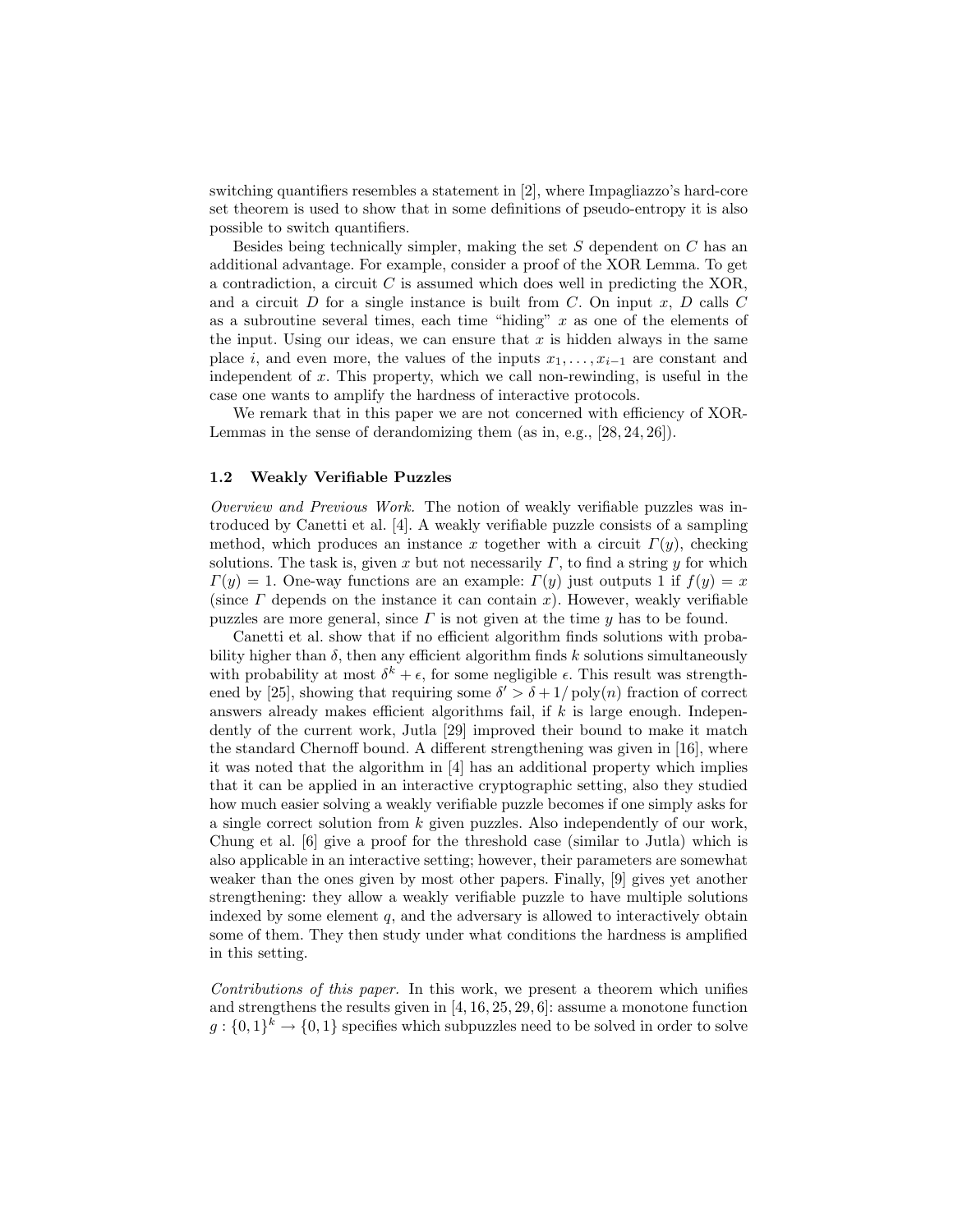the resulting puzzle (i.e., if  $c_1, \ldots, c_k$  are bits where  $c_i$  indicates that a valid solution for puzzle *i* was found, then  $g(c_1, \ldots, c_k) = 1$  iff this is sufficient to give a valid solution for the overall case.) Our theorem gives a tight bound for any such q (in this sense, previous papers considered only threshold functions for q). Furthermore, as we will see our proof is also applicable in an interactive setting (the proof given in [25, 29] does not have this property). Our proof is heavily inspired by the one given in [4].

### 1.3 Strengthening Cryptographic Protocols

Overview and Previous Work. Consider a cryptographic protocol, such as bit commitment. Suppose that a non-perfect implementation of such a protocol is given, which we would like to improve. For example, assume that a cheating receiver can guess the bit committed to with some probability, say 3/5. Furthermore, suppose that a cheating sender can open the commitment in two ways with some probability, say 1/5. Can we use this protocol to get a stronger bit commitment protocol?

Such questions have been studied in various forms both in the information theoretic and the computational model [8, 7, 10, 19, 21, 38, 16].

However, all of the previous computational work except [16] focused on the case where the parties participating in the protocol are at least semi-honest, i.e., they follow the protocol correctly (this is a natural assumption in the case for the work on key agreement [10, 19, 21], as in this case the participating parties can be assumed to be honest). An exception to this trend was the work by Halevi and Rabin [16], where it was shown that for some protocols, the information theoretic bounds also apply computationally.

The above are results in case where the protocol is repeated sequentially. The case where the protocol is repeated in parallel is more complicated [3, 35, 34, 18, 12, 5].

Contributions of this paper. We explicitly define "non-rewinding" (which was, however, pointed to in [16]) which helps to provide a sufficient condition for transforming complexity theoretic results into results for cryptographic protocols. Using, the above results, and specifically that the above results are nonrewindable, we show that we can strengthen any protocol in which the security goal is to make a bit one party has unpredictable to the other party, in the case where an information theoretic analogue can be strengthened. We also study interactive weakly verifiable puzzles (as has been done implicitly in [16]), and show that natural ways to amplify the hardness of these work.

We only remark that our proof is applicable to parallel repetition for noninteractive (two-round) protocols (e.g. CAPTCHAs).

Due to space restrictions, many of the proofs and even some of the formal statements of theorems have been omitted. We encourage the interested reader to look at the full version of this paper [22].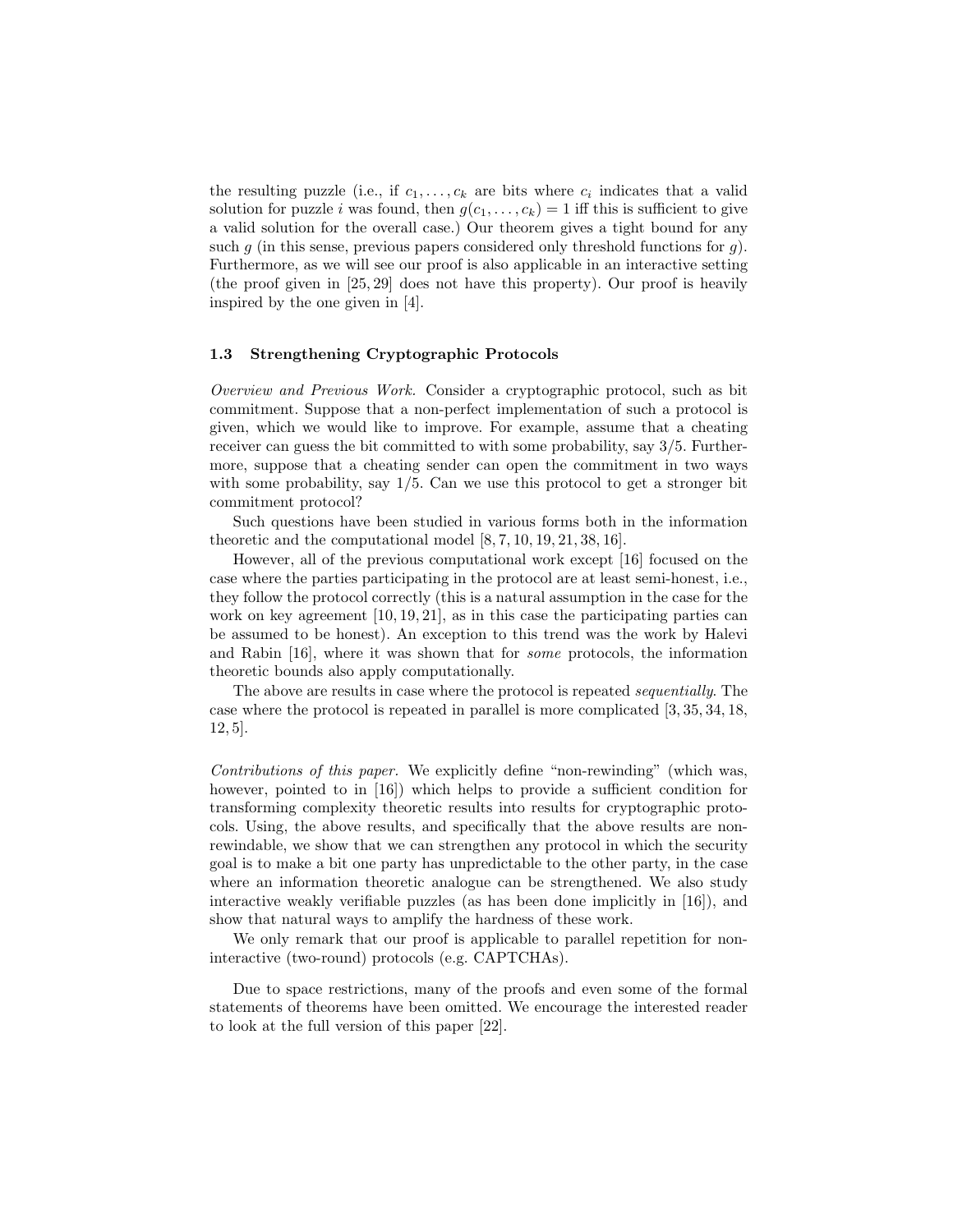# 2 Preliminaries

**Definition 1.** Consider a circuit  $C$  which has a tuple of designated input wires labeled  $y_1, \ldots, y_k$ . An oracle circuit  $D(\cdot)$  with calls to C is non-rewinding if there is a fixed i and fixed strings  $y_1^*$  to  $y_{i-1}^*$  such that for any input y to D, all calls to C use inputs  $(y_1^*, \ldots, y_{i-1}^*, y)$  on the wires labeled  $y_1, \ldots, y_i$ .

**Definition 2.** Let  $C$  be a circuit which has a block of input wires labeled  $x$ . An oracle circuit D which calls  $C$  (possibly several times) treats x obliviously if the input x to  $D$  is forwarded to  $C$  directly, and not used in any other way in  $D$ .

We say that an event happens *almost surely* if it has probability  $1-2^{-n}$  poly $(n)$ . We denote by  $[m]$  the set  $\{1, \ldots, m\}$ . The density of a set  $S \subseteq \{0,1\}^n$  is  $\mu(S) = \frac{|S|}{2^n}$ . We sometimes identify a set S with its characteristic function S:  $\{0,1\}^n \to \{0,1\}$ . We often denote a tuple  $(x_1, x_2, ..., x_k)$  by  $x^{(k)}$ .

If a distribution  $\mu$  over some set is given, we write  $x \leftarrow \mu$  to denote that x is chosen according to  $\mu$ . We sometimes identify sets with the uniform distribution over them. We let  $\mu_{\delta}$  be the Bernoulli distribution over  $\{0,1\}$  with parameter  $\delta$ , i.e.,  $Pr_{x \leftarrow \mu_{\delta}}[x = 1] = \delta$ . Furthermore,  $\mu_{\delta}^{k}$  is the distribution over  $\{0, 1\}^{k}$  where each bit is i.i.d. according to  $\mu_{\delta}$ .

When two interactive algorithms  $A$  and  $B$  are given, we will denote by  $\langle A, B \rangle_A$  the output A has in an interaction with B, and by  $\langle A, B \rangle_B$  the output which B has. We sometimes consider probabilities like  $Pr[\langle A, B \rangle_A = \langle A, B \rangle_B],$ in which case the probability is over random coins of  $A$  and  $B$  (if any), but they are chosen the same on the left and the right hand side.

### 3 Efficiently Samplable Predicates

#### 3.1 Single Instance

**Informal Discussion.** Fix a predicate  $P : \{0,1\}^n \to \{0,1\}$  and a circuit  $C(x, b, r)$  which takes an arbitrary  $x \in \{0, 1\}^n$ , a bit  $b \in \{0, 1\}$ , and some randomness r as input. We may think of  $C$  as a circuit which tries to distinguish the case  $b = P(x)$  from the case  $b = 1 - P(x)$ . Our idea is to identify a set S for which we can show the following:

- 1. If x is picked randomly from S, then  $Pr[C(x, P(x), r) = 1] \approx Pr[C(x, 1 P(x), r) = 1.$
- 2. C can be used to predict  $P(x)$  for a uniform random x correctly with probability close to  $1 - \frac{1}{2}\mu(S)$

On an informal level, one could say that  $S$  explains the hardness of computing  $P$ from C's point of view: for elements from S the circuit just behaves as a uniform random guess, on the others it computes (or, more accurately, helps to compute) P. Readers familiar with Impagliazzo's hardcore lemma will notice the similarity: Impagliazzo finds a set which explains the computational difficulty of a predicate for any circuit of a certain size. Thus, in this sense Impagliazzo's theorem is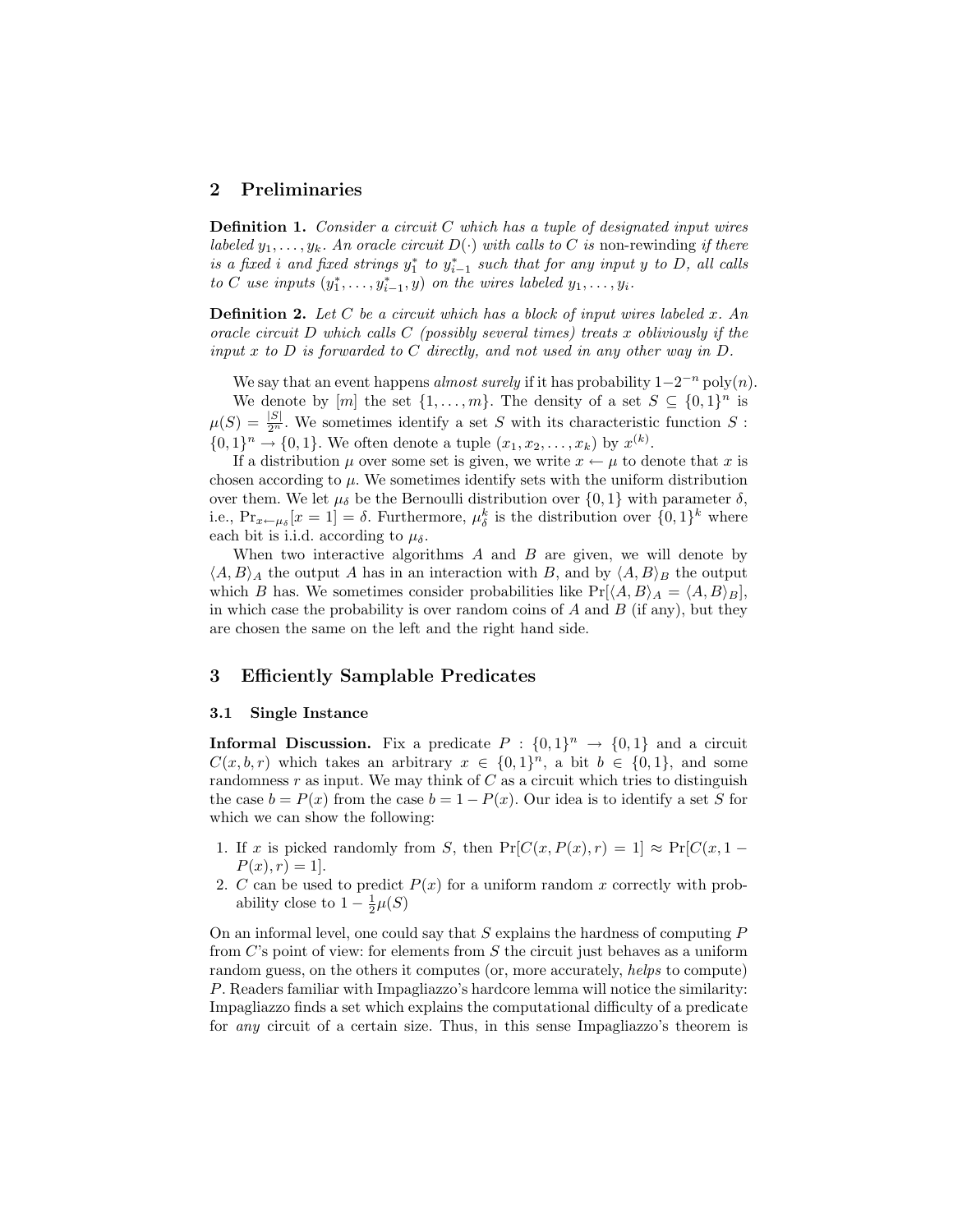stronger. The advantage of ours is that the proof is technically simpler, and that it can be used in the interactive setting (see Section 3.3) which seemingly comes from the fact that it helps to build non-rewinding proofs.



Fig. 1. Intuition for the proof of Theorem 1. In both pictures, on the vertical axis, the advantage of the circuit in guessing right over a random guess is depicted. The elements are then sorted according to this quantity. The point  $x^*$  is chosen such that the area of  $A$  is slightly smaller than the area of  $B$ .

The Theorem. The following theorem formalizes the above discussion. It will find  $S$  by producing a circuit which recognizes it, and also produces a circuit  $Q$ which uses  $C$  in order to predict  $P$ .

**Theorem 1.** Let  $P: \{0,1\}^n \to \{0,1\}$  be a computable predicate. There is an algorithm Gen which takes as input a randomized circuit  $C(x, b, r)$  and a parameter  $\epsilon$ , and outputs two deterministic circuits Q and S, both of size size(C) $\cdot$ poly $(n, \frac{1}{\epsilon})$ , as well as  $\delta \in [0,1]$ , such that almost surely the following holds: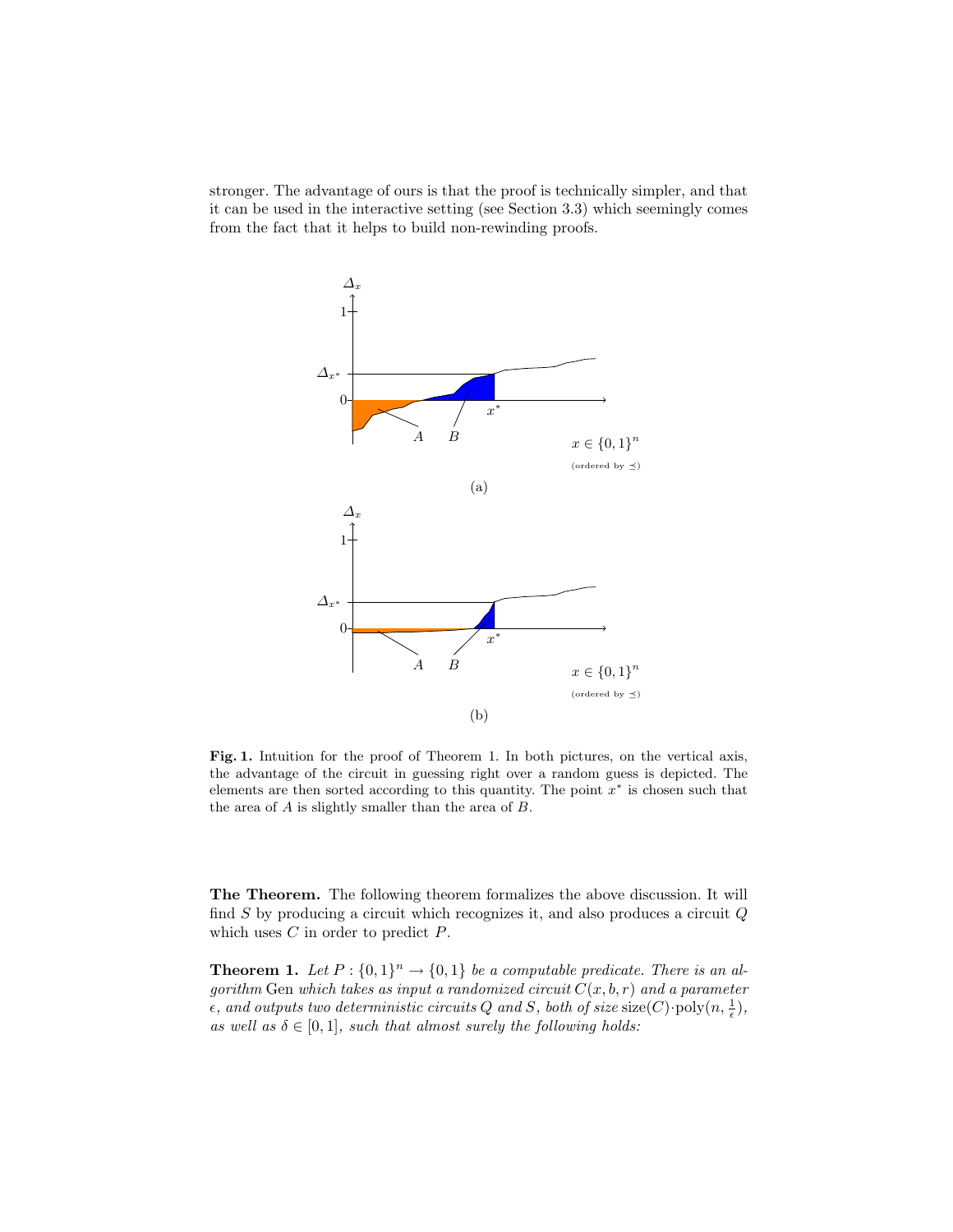**Large Set:**  $S(x, P(x))$  recognizes a set  $S^* = \{x | S(x, P(x)) = 1\}$  of density at least  $\mu(S^*) \geq \delta$ .

Indistinguishability: For the above set  $S^*$  we have

$$
\Big|\Pr_{x \leftarrow \{0,1\}^n, r} [C(x, P(x), r) = 1] - \Pr_{x \leftarrow \{0,1\}^n, r} [C(x, P'(x), r) = 1] \Big| \le \epsilon,
$$
 (1)

where  $P'(x) := P(x) \oplus S(x)$ , i.e.,  $P'$  is the predicate which equals P outside S and differs from P within S.

**Predictability:** Q predicts P well:  $\Pr_{x \leftarrow \{0,1\}^n} [Q(x) = P(x)] \ge 1 - \frac{\delta}{2}$  $\frac{6}{2}$ .

Additionally, these algorithms have the following properties:

- 1. Unless  $\delta = 1$  algorithm Q predicts slightly better:<sup>3</sup>  $Pr[Q(x) = P(x)] \ge 1 \frac{\delta}{2}+\frac{\epsilon}{4}.$
- 2. If P is efficiently samplable (i.e., pairs  $(x, P(x))$  can be generated in polynomial time), Gen runs in time  $\text{poly}(n, \frac{1}{\epsilon}).$
- 3. Gen, S, and Q can be implemented with oracle access to  $C$  only (i.e., they do not use the description of  $C$ ).
- 4. When thought as oracle circuits, S and Q use the oracle C at most  $\mathcal{O}(\frac{n}{\epsilon^2})$ times. Also, they both treat x obliviously, and their output only depends on the number of 1's obtained from the oracle calls to  $C$  and, in case of  $S$ , the input  $P(x)$ .

The proof uses no new techniques. For example, it is very similar to Lemma 2.4 in [19], which in turn is implicit in [31, 11] (see also Lemma 6.6 and Claim 7 on page 121 in [20]). Our main contribution here is to give the statement and to note that it is very powerful. The proof itself is only given in the full version of the paper [22], which we encourage the reader to view. It is only remarkable for how straight-forward it is (given the statement).

*Proof Overview.* We assume that overall  $C(x, P(x), r)$  is more often 1 than  $C(x, 1-P(x), r)$ . Make S the largest set for which the Indistinguishability property is satisfied as follows: order the elements of  $\{0,1\}^n$  according to  $\Delta_x :=$  $Pr_r[C(x, P(x), r) = 1] - Pr_r[C(x, 1 - P(x), r) = 1]$ , and insert them into S sequentially until both  $Pr_{x \leftarrow S,r}[C(x, P(x), r) = 1] > Pr_{x \leftarrow S,r}[C(x, 1-P(x), r) = 1]$ and indistinguishability is violated. Then, it only remains to describe Q. For any  $x \notin S$  note that  $Pr[C(x, P(x), r) = 1] - Pr[C(x, 1 - P(x), r) = 1] \ge \epsilon$ , as otherwise x could be added to S. Thus, for those elements  $P(x)$  is the bit b for which  $Pr[C(x, b, r) = 1]$  is bigger. In this overview we assume that  $Pr[C(x, b, r) = 1]$ can be found exactly, so we let  $Q(x)$  compute the probabilities for  $b = 0$  and  $b = 1$ , and answer accordingly; we will call this rule the "Majority Rule". Clearly,  $Q(x)$  is correct if  $x \notin S$ , and in order to get "predictability", we only need to argue that Q is not worse than a random guess on S.

Consider now Figure 1 (a), where the elements are ordered according to  $\Delta_x$ . The areas depicted  $A$  and  $B$  are roughly equal, which follows by the way we

<sup>&</sup>lt;sup>3</sup> This implies that  $\delta \geq \frac{\epsilon}{2}$ , which can always be guaranteed.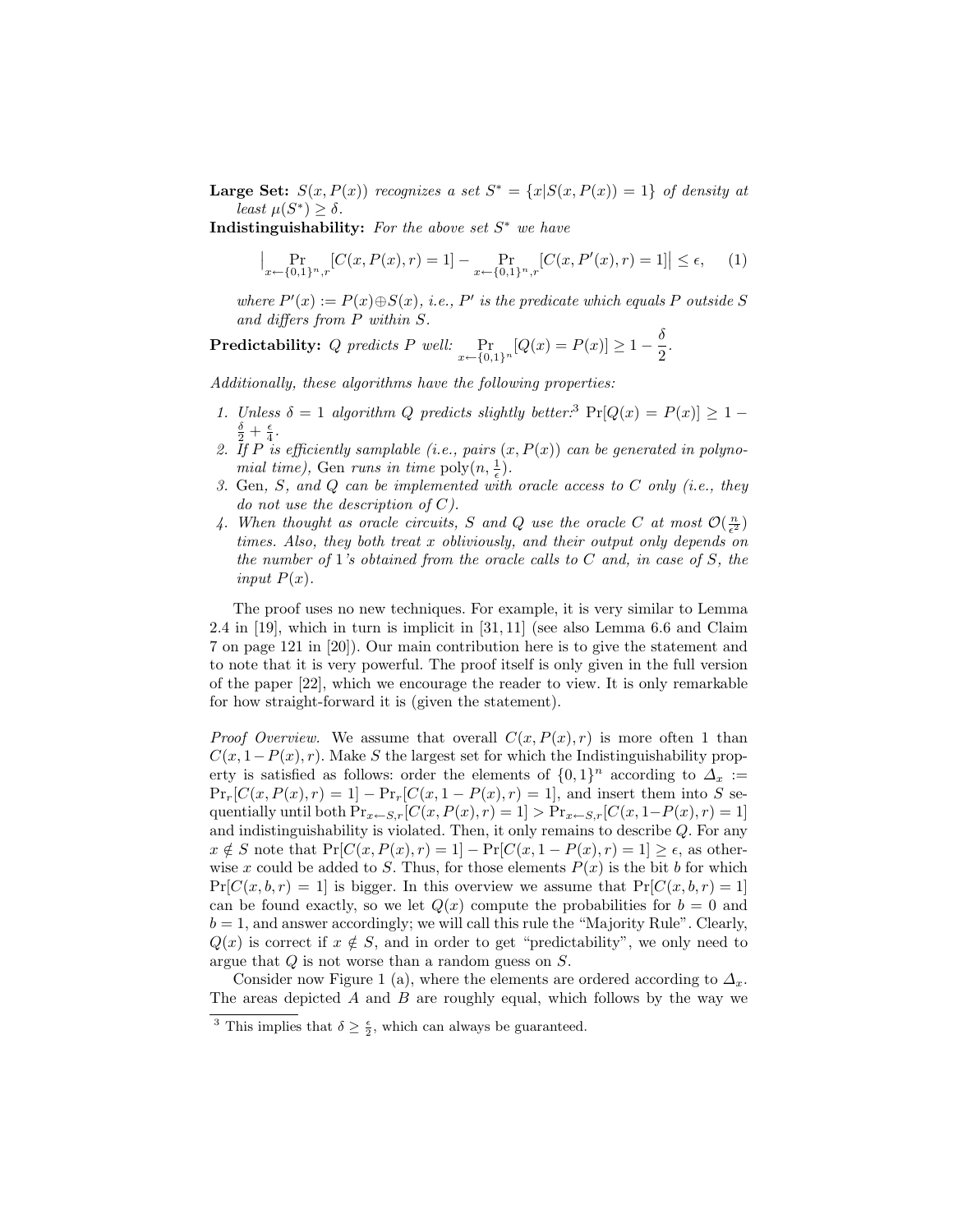chose S (note that  $Pr_{x \leftarrow S,r}[C(x, P(x), r) = 1] - Pr_{x \leftarrow S,r}[C(x, 1 - P(x), r) =$  $1 = \mathbf{E}_{x \leftarrow S}[\Delta_x].$ 

At this point our problem is that the majority rule will give the incorrect answer for all elements for which  $\Delta_x < 0$ , and as shown in Figure 1 (b), this can be almost all of  $S$ , so that in general the above  $Q$  does perform worse than a random guess on S. The solution is to note that it is sufficient to follow the majority rule in case the gap is bigger than  $\Delta_{x^*}$ . In the full proof we will see that if the gap is small so that  $-\Delta_{x^*} \leq \Pr[C(x, 0, r) = 1] - \Pr[C(x, 1, r) = 1] \leq \Delta_{x^*}$ then a randomized decision works: the probability of answering  $b = 0$  is 1 if the gap is  $-\Delta_{x^*}$ , the probability of answering  $b=0$  is 0 if the gap is  $\Delta_{x^*}$ . When the gap is in between then the probability of answering  $b = 0$  is linearly interpolated based on the value of the gap. So for example, if the gap is 0, then  $b = 0$  with probability  $\frac{1}{2}$ .<sup>4</sup> A bit of thought reveals that this is exactly because the areas A and B in Figure 1 are almost equal.

In the full proof, we also show how to sample all quantities accurately enough (which is easy) and how to ensure that  $S$  is a set of the right size (which seems to require a small trick because  $\Delta_x$  as defined above is not computable exactly, and so we actually use a different quantity for  $\Delta_x$ ). We think that the second is not really required for the applications later, but it simplifies the statement of the above theorem and makes it somewhat more intuitive.

### 3.2 Multiple instances

Informal Discussion. We explain our idea on an example: suppose we want to prove Yao's XOR-Lemma. Thus, we are given a predicate  $P: \{0,1\}^n \to$  ${0, 1}$  which is somewhat hard to compute, i.e.,  $Pr[C^{(1)}(x) = P(x)] < 1 - \frac{\delta}{2}$ for any circuit  $C^{(1)}$  coming from some family of circuits (the superscript (1) should indicate that this is a circuit operating on a single instance). We want to show that any circuit  $C^{(\oplus k)}$  from a related family predicts  $P(x_1) \oplus \cdots \oplus P(x_k)$ from  $(x_1, \ldots, x_k)$  correctly with probability very close to  $\frac{1}{2}$ , and aiming for a contradiction we now assume that a circuit  $C^{(\oplus k)}$  exists which does significantly better than this is given.

As a first step, we transform  $C^{(\oplus k)}$  into a circuit  $C^{(k)}(x_1, b_1, x_2, b_2, \ldots, x_k, b_k)$ as follows:  $C^{(k)}$  invokes  $C^{(\oplus k)}(x_1,\ldots,x_k)$  and outputs 1 if the result equals  $b_1 \oplus \cdots \oplus b_k$ , otherwise it outputs 0. We see that we would like to show  $Pr[C^{(k)}(x_1, P(x_1), \ldots, x_k, P(x_k)) = 1] \approx \frac{1}{2}.$ 

Here is the key idea: we apply Theorem 1 sequentially on every position  $i$ of  $C^{(k)}$ . Done properly, in each position one of the following happens: (a) we can use  $C^{(k)}$  to predict  $P(x)$  from x with probability at least  $1-\frac{\delta}{2}$ , or (b) we find a large set  $S_i^*$  such that if  $x_i \in S_i^*$ ,  $C^{(k)}$  behaves roughly the same in case  $b_i$  equals  $P(x_i)$  and in case  $b_i$  is a uniform random bit. If (a) happens at any point we get a contradiction and are done, so consider the case that (b) happens

<sup>&</sup>lt;sup>4</sup> It may be instructive to point out another rule which does not work: if one produces a uniform random bit in case the gap is smaller than  $\Delta_{x^*}$  then elements in the region marked A with negative gap larger than  $\Delta_{x^*}$  are problematic.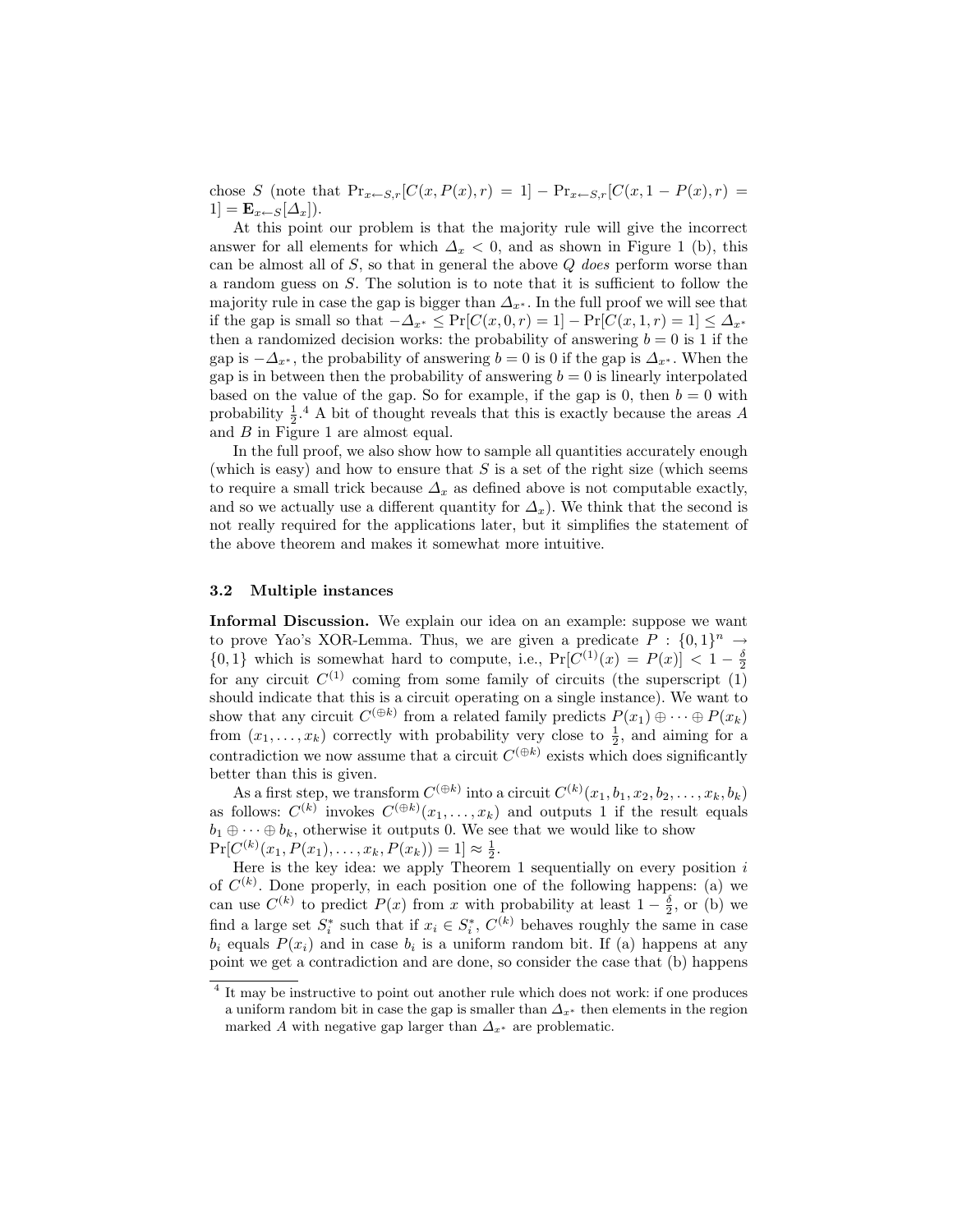k times. Recall now how  $C^{(k)}$  was built from  $C^{(\oplus k)}$ : it compares the output of  $C^{(\oplus k)}$  to  $b_1 \oplus \cdots \oplus b_k$ . If  $x_i$  lands in the large set for any i we can assume that  $b_i$  is a random bit (and it is very unlikely that this happens for no i). Then,  $C^{(k)}$  outputs 1 exactly if  $C^{(\oplus k)}$  correctly predicts a uniform random bit which is independent of the input to  $C^{(\oplus k)}$ . The probability such a prediction is correct is exactly  $\frac{1}{2}$ , and overall we get that  $C^{(\oplus k)}$  is correct with probability close to  $\frac{1}{2}$ .

The theorem gives the formal statement for  $C^{(k)}$ , in the full version the transformation to  $C^{(\oplus k)}$  is done as an example.

**The Theorem.** Fix a predicate  $P: \{0,1\}^n \to \{0,1\}$  and a boolean circuit  $C^{(k)}(x_1, b_1, \ldots, x_k, b_k)$ . We are interested in the probability that the circuit outputs 1 in the following Experiment 1:

#### Experiment 1:

 $\forall i \in \{1, ..., k\} : x_i \leftarrow \{0, 1\}^n$  $\forall i \in \{1, \ldots, k\} : b_i := P(x_i)$  $r \leftarrow \{0,1\}^*$  $\textbf{output}\; C^{(k)}(x_1,b_1,\ldots,x_k,b_k,r)$ 

We will claim that there are large sets  $S_1^*, \ldots, S_k^*$  with the property that for any  $x_i$  which falls into  $S_i^*$ , we can set  $b_i$  to a random bit and the probability of the experiment producing a 1 will not change much. However, we will allow the sets  $S_i^*$  to depend on the  $x_j$  and  $b_j$  for  $j < i$ ; we therefore assume that an algorithm GenS is given which produces such a set on input  $t_i = (x_1, b_1, \ldots, x_{i-1}, b_{i-1}).$ 

#### Experiment 2:

for 
$$
i := 1
$$
 to  $k$  do  
\n $t_i := (x_1, b_1, \ldots, x_{i-1}, b_{i-1})$   
\n $S_i^* := \text{GenS}(t_i)$   
\n $x_i \leftarrow \{0, 1\}^n$   
\nif  $x_i \in S_i^*$  then  $b_i \leftarrow \{0, 1\}$  else  $b_i := P(x_i)$  fi  
\nend for  
\n $r \leftarrow \{0, 1\}^*$   
\noutput  $C^{(k)}(x_1, b_1, \ldots, x_k, b_k, r)$ 

Theorem 2 essentially states the following: assume no small circuit can predict  $P(x)$  from x with probability  $1-\frac{\delta}{2}$ . For any fixed circuit  $C^{(k)}$ , any  $\epsilon$ , and any k there is an algorithm GenS which produces sets  $S_i^*$  with  $\mu(S_i^*) \geq \delta$  and such that the probability that Experiment 1 outputs 1 differs by at most  $\epsilon$  from the probability that Experiment 2 outputs 1.

**Theorem 2.** Let P be a computable predicate,  $k, \frac{1}{\epsilon} \in \text{poly}(n)$  parameters. There are two algorithms Gen and GenS as follows: Gen takes as input a randomized circuit  $C^{(k)}$  and a parameter  $\epsilon$  and outputs a deterministic circuit Q of size  $size(C^{(k)}) \cdot poly(n)$  as well as  $\delta \in [0,1]$ . GenS takes as input a circuit  $C^{(k)}$ , a tuple  $t_i$ , and a parameter  $\epsilon$  and outputs a deterministic circuit  $S_{t_i}(x, b)$  of  $size(C^{(k)}) \cdot poly(n)$ . After a run of Gen, almost surely the following properties are satisfied: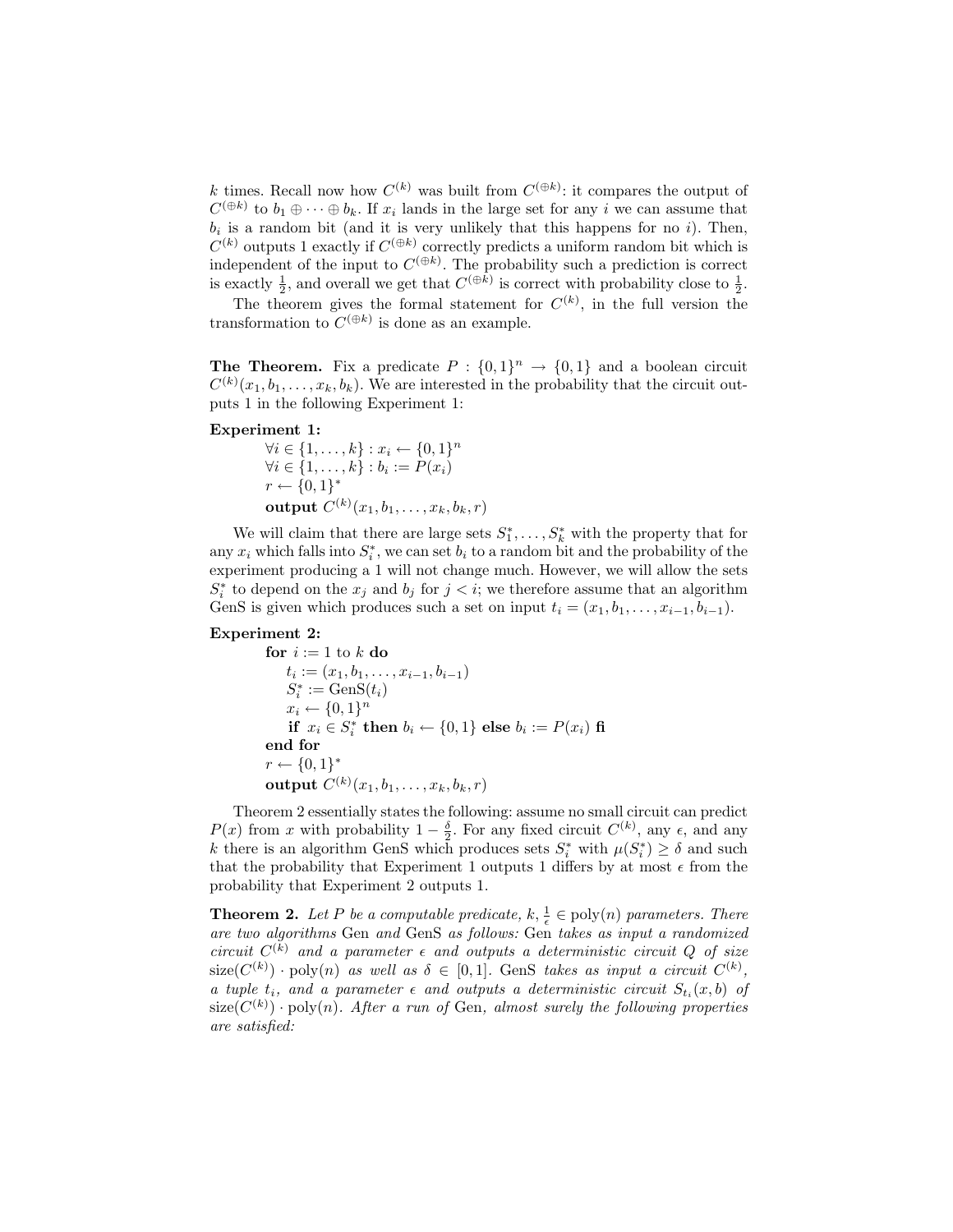**Large Sets:** For any value of  $t_i := (x_1, b_1, \ldots, x_{i-1}, b_{i-1})$  the circuit  $S_{t_i}(x_i, P(x_i))$ recognizes a set  $S_i^* := \{x_i | S(t_i, x_i, P(x_i)) = 1\}$ . The probability that in an execution of Experiment 2 we have  $\mu(S_i^*) < \delta$  for any of the  $S_i^*$  which occur is at most  $\epsilon$ .

Indistinguishability: Using sets  $S_{t_i}^*$  as above in Experiment 2 gives

$$
|\Pr[Experiment\ 1\ outputs\ 1] - \Pr[Experiment\ 2\ outputs\ 1] \le \epsilon. \tag{2}
$$

 $\textbf{Predictability:} \ \ Q \ \ \textit{predicts} \ \ P \ \ \textit{well:} \ \Pr_{x \leftarrow \{0,1\}^n}[Q(x) = P(x)] \geq 1 - \frac{\delta}{2}$  $\frac{5}{2}$ .

Additionally, these algorithms have the following properties:

- 1. Unless  $\delta = 1$  algorithm Q predicts slightly better:  $Pr[Q(x) = P(x)] \ge 1 \frac{\delta}{2} + \frac{\delta}{2}$  $\frac{\epsilon}{16k}$ .
- 2. If P is efficiently samplable (i.e., pairs  $(x, P(x))$  can be generated in polynomial time), Gen and GenS run in time  $\text{poly}(n)$ .
- 3. Gen, GenS,  $S_{t_i}$ , and Q can be implemented with oracle access to C only (i.e., they don't use the description of  $C$ ).
- 4. When thought of as oracle circuits,  $S_{t_i}$  and Q use the oracle C at most  $\mathcal{O}(\frac{k^2n}{\epsilon^2})$  times. Also, they both treat x obliviously and are non-rewinding. Finally, their output only depends on the number of 1's obtained from the oracle calls to C and, in case of  $S_{t_i}$ , the input  $P(x)$ .

The proof is given in the full version, but follows the informal discussion above. We encourage the interested reader to see the full version [22].

#### 3.3 Cryptographic Protocols which output single bits

Again we start with an example: consider a slightly weak bit commitment protocol, where the receiver can guess the bit the sender committed to with probability  $1-\frac{\delta}{2}$ . In such a case, we might want to strengthen the scheme. For example, in order to commit to a single bit  $b$ , we could ask the sender to first commit to two random bits  $r_1$  and  $r_2$ , and then send  $b \oplus r_1 \oplus r_2$  to the receiver. The hope is that the receiver has to guess both  $r_1$  and  $r_2$  correctly in order to find b, and so the protocol should be more secure.

In the case where the protocol has some defect that sometimes allows a sender to cheat, we might also want to consider the protocol where the sender commits twice to b, or, alternatively, that he commits to  $r_1$ , then to  $r_2$ , and sends both  $b \oplus r_1$  and  $b \oplus r_2$  to the receiver. In this case, one can hope that a cheating receiver still needs to break the protocol at least once, and that the security should not degrade too much.

Just how will the security change? We want to consider a scenario in which the security is information theoretic. We can do this by assuming that instead of the weak protocol, a trusted party distributes a bit  $X$  to the sender and some side information Z to the receiver. The guarantee is that for any f,  $Pr[f(Z)]$  $X \leq 1 - \frac{\delta}{2}$ . In such a case, one can easily obtain bounds on the security of the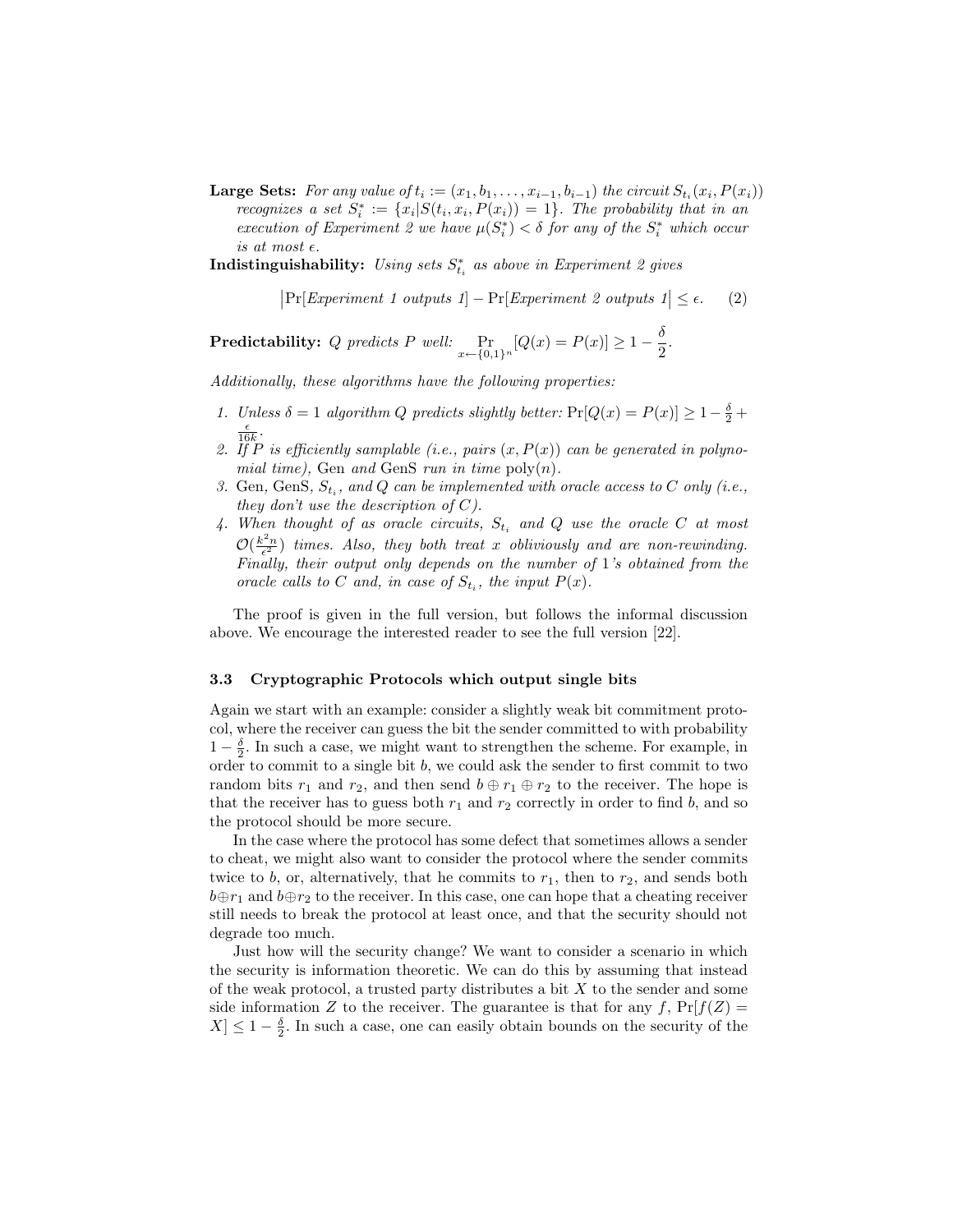above protocols, and the hope is that the same bounds hold in the computational case. The theorem below states that this is indeed true (for protocols where the security consists of hiding single bits).

We remark that while the two aforementioned examples of protocol composition are already handled in [16] (their result applies to any direct product and any XOR as above), Theorem 3 handles any information theoretic amplification protocol as long as it can be implemented efficiently.

**Definition 3.** A pair  $(X, Z)$  of random variables over  $\{0, 1\} \times Z$ , where Z is any finite set, is  $\delta$ -hiding if

$$
\max_{f:\mathcal{Z}\to\{0,1\}} \Pr[f(Z) = X] \le 1 - \frac{\delta}{2}.\tag{3}
$$

**Theorem 3.** Let a cryptographic protocol (which we think of as "weak")  $W =$  $(A_W, B_W)$  be given in which  $A_W$  has as input a single bit c. Assume that there is a function  $\delta$  such that for any polynomial time adversary  $B_W^*$  there is a negligible function  $\nu$  such that

$$
\Pr_{x \leftarrow \{0,1\}} [\langle A_W(x), B_W^* \rangle_B = x] \le 1 - \frac{\delta}{2} + \nu(n),\tag{4}
$$

where the probability is also over the coins of  $A_W$  and  $B_W^*$  (if any).

Let further an information theoretic protocol  $I = (A_I, B_I)$  be given. In I,  $A_I$ takes k input bits  $(X_1, \ldots, X_k)$  and has a single output bit. Furthermore, assume that I is hiding in the sense that for k independent  $\delta$ -hiding random variables  $(X_i, Z_i)$ , any (information theoretic) adversary  $B_I^*$ , and for some function  $\eta(k)$ :

$$
\Pr\left[\frac{\langle A_I(X_1,\ldots,X_k), B_I^*(Z_1,\ldots,Z_k)\rangle_A}{\langle A_I(X_1,\ldots,X_k), B_I^*(Z_1,\ldots,Z_k)\rangle_B}\right] < \frac{1}{2} + \eta(k). \tag{5}
$$

Let  $S = (A_S, B_S)$  be the protocol where A and B first execute  $k(n)$  copies of W sequentially, where A uses uniform random bits as input. Then, they run a single execution of protocol  $I$ . In the execution to  $I$ ,  $A$  uses his  $k$  input bits to the weak protocols as input. The output of A in S is the output of A in the execution of I. We also need that  $(A_I, B_I)$  and  $k(n)$  are such that I can be run in time  $poly(n)$ for  $k = k(n)$ .

Then, for any polynomial time  $B^*_{S}$  there is a negligible function  $\nu'$  such that

$$
\Pr[\langle A_S, B_S^* \rangle_A = \langle A_S, B_S^* \rangle_B] \le \frac{1}{2} + \eta(k) + \nu'(n) . \tag{6}
$$

*Proof.* Let  $x \in \{0,1\}^n$  be the concatenation of the randomness which A uses in an execution of the protocol W and his input bit c. We let  $P: \{0,1\}^n \to \{0,1\}$ be the predicate which outputs  $c = P(x)$ .

In order to obtain a contradiction, we fix an adversary  $B_S^*$  for the protocol  $S$  which violates (6). We would like to apply Theorem 2. For this, we define  $C^{(k)}(x_1, b_1, \ldots, x_k, b_k)$  as follows:  $C^{(k)}$  first simulates an interaction of  $B_S^*$  with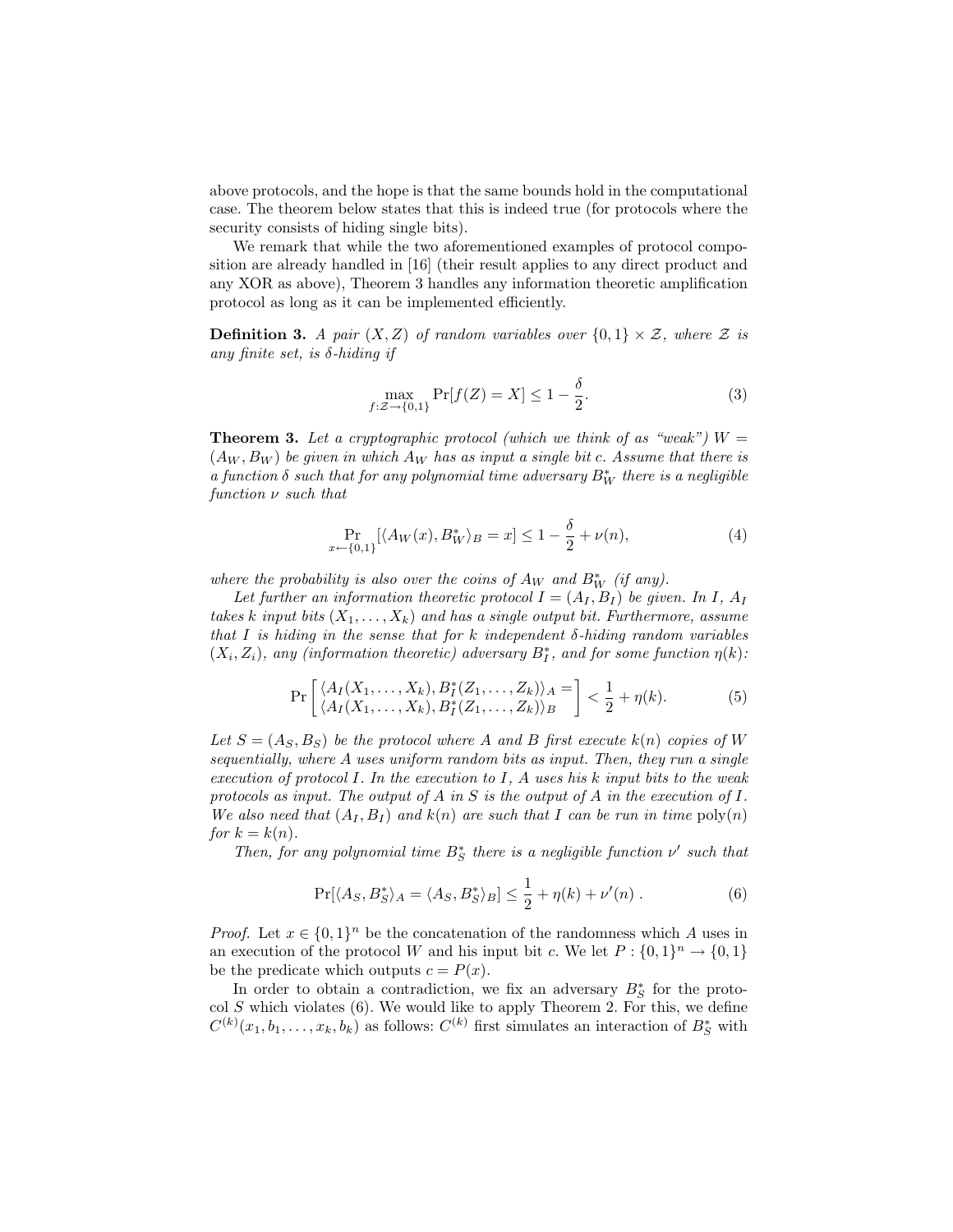$A<sub>S</sub>$ , where  $A<sub>S</sub>$  uses randomness  $x<sub>i</sub>$  in the *i*th invocation of the weak protocol W. After this,  $B_S^*$  is in some state in which it expects an invocation of the information theoretic protocol.  $C^{(k)}$  simulates this information theoretic protocol, but it runs  $A_I$  with inputs  $b_1, \ldots, b_k$  instead of the actual inputs to the weak protocols. In the end,  $B_S^*$  produces a guess for the output bit of  $A_S$ , and  $C^{(k)}$  outputs 1 if this guess equals the output of  $A_I(b_1, \ldots, b_k)$  in the simulation.

In Experiment 1 of Theorem 2,  $b_i = P(x_i)$  is used, and so  $C^{(k)}$  exactly simulates an execution of the protocol S. Since we assume that  $B_{S}^{*}$  contradicts (6), we see that the probability that  $C^{(k)}$  outputs 1 in Experiment 1 is, for infinitely many *n* and some constant *c* at least  $\frac{1}{2} + \eta(k) + n^{-c}$ .

We now apply Theorem 2 on the circuit  $C^{(k)}$  with parameter  $n^{-c}/3$ . This yields a parameter  $\delta_{T2}$  (the subscript indicates that it is from Theorem 2). We claim that

$$
\delta_{T2} \le \delta \tag{7}
$$

To see this, we assume otherwise and obtain a contradiction. In Experiment 2, Let  $\Gamma_i$  be the communication produced by the weak protocol W in round i. Assuming all sets  $S_i^*$  in the execution are of size at least  $\delta$  (this happens with probability at least  $1 - n^{-c}/3$ , the tuples  $(b_i, \Gamma_i)$  are  $\delta$ -hiding random variables. Consequently, when the circuit  $C^{(k)}$  simulates the information theoretic protocol I using bits  $b_i$ , it actually simulates it in an instance in which it was designed to be used. Since (5) holds for an arbitrary adversary in this case we get that

 $Pr[C^{(k)}]$  outputs 1 in Experiment 2|No set  $S_i^*$  was of measure less than  $\delta$ ]  $\leq \frac{1}{2}$  $\frac{1}{2} + \eta(k).$  (8)

Therefore, the probability that  $C^{(k)}$  outputs 1 in Experiment 2 is at most  $\frac{1}{2}$  +  $\eta(k) + \frac{n^{-c}}{3}$  $\frac{-c}{3}$ , and using "indistinguishability" the probability that  $C^{(k)}$  outputs 1 in Experiment 1 is at most  $\frac{1}{2} + \eta(k) + \frac{2n^{-c}}{3}$  $\frac{a^{-c}}{3}$ . However, our assumption was that the probability that  $C^{(k)}$  outputs 1 is at least  $\frac{1}{2} + \eta(k) + n^{-c}$ , and so almost surely Gen does not output such a big  $\delta_{T2}$ , establishing (7).

Theorem 2 also provides us with a non-rewinding circuit  $Q$  which treats x obliviously and which satisfies "predictability". We explain how to use Q to break  $(4)$ , the security property of the weak protocol  $W$ .

Since  $Q(x)$  is non-rewinding, it uses the input x exclusively in a fixed position *i*, together with a fixed prefix  $(x_1, \ldots, x_{i-1})$ , in all calls to  $C^{(k)}$ . We first extract *i* and the prefix.

We now explain a crucial point: how to interact with  $A_W$  in order to cheat. We simulate the  $i-1$  interactions of  $A_W$  with  $B_S^*$  up to and including round  $i-1$  using  $(x_1, \ldots, x_{i-1})$  as the input bit and randomness of A. In round i, we continue with the *actual* interaction with  $A_W$ . Here,  $A_W$  uses randomness x (on which we, however, do not have access).

After this interaction, we need to be able to extract the bit c of  $A_W$ . For this, we evaluate  $Q(x)$ , which we claim is possible. Since Q is oblivious and deterministic, the only difficulty is in evaluating the calls to  $C^{(k)}(x_1, b_1, \ldots, x_k, b_k, r)$ .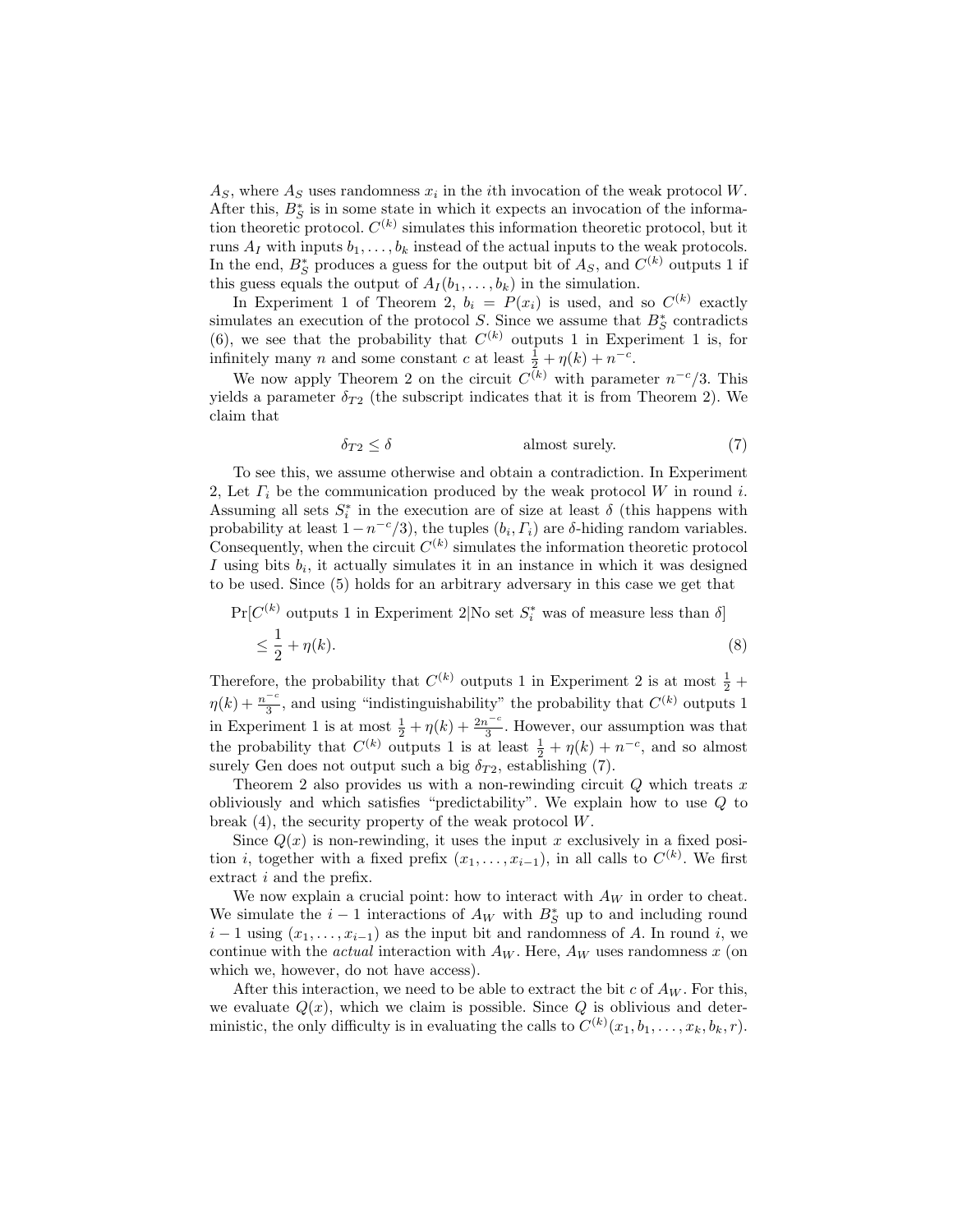All calls use the same values for  $x_1, \ldots, x_i$ . Recalling how  $C^{(k)}$  is defined, we see that we can continue from the state we had after the interaction with  $A_W$  in order to evaluate  $C^{(k)}$  completely (note that all the  $b_i$  are given, so the we can also evaluate the information theoretic protocol  $I$ ).

We get from Theorem 2 that  $Q$  satisfies, almost surely, infinitely often, using (7)

$$
\Pr_{x \leftarrow \{0,1\}^n} [Q(x) = P(x)] \ge 1 - \frac{\delta}{2} + \frac{1}{48kn^c} \,. \tag{9}
$$

This therefore gives a contradiction to (4): in order to get rid of the "almost surely", we just consider the algorithm which first runs Gen and then applies the above protocol – this only loses a negligible additive term in the probability.

# 4 Weakly Verifiable Puzzles

### 4.1 Interactive Weakly Verifiable Puzzles

Consider a bit commitment protocol, in which a sender commits to a single bit b. In a first phase the sender and the receiver enact an interactive protocol, after which the sender holds some opening information  $y$ , and the receiver has some way of checking whether  $(y, b)$  is a valid decommitment. If the protocol is secure, then it is a computationally hard problem for the sender to come up with two strings  $y_0$  and  $y_1$  such that both  $(y_0, 0)$  and  $(y_1, 1)$  are valid decommitments, in addition, he may not even know the function the receiver will use to validate a decommitment pair,<sup>5</sup> and thus in general there is no way for the sender to recognize a valid pair  $(y_0, y_1)$ . We abstract this situation in the following definition; in it we can say that the solver produces no output because in the security property all efficient algorithms are considered anyhow.

Definition 4. An interactive weakly verifiable puzzle consists of a protocol  $(P, S)$  and is given by two interactive algorithms P and S, in which P (the problem poser) produces as output a circuit  $\Gamma$ , and  $S$  (the solver) produces no output.

The success probability of an interactive algorithm  $S^*$  in solving a weakly verifiable puzzle  $(P, S)$  is:

$$
\Pr[y = \langle P, S^* \rangle_{S^*}; \Gamma(y) = 1]
$$
\n(10)

The puzzle is non-interactive if the protocol consists of  $P$  sending a single message to S.

<sup>&</sup>lt;sup>5</sup> One might want to generalize this by saying that in order to open the commitment, sender and receiver enter yet another interactive protocol. However, our presentation is without loss of generality: the sender can send the randomness he used in the first protocol instead. The receiver then checks, if this randomness together with  $b$  indeed produces the communication in the first round, and whether in a simulation of the second protocol he accepts.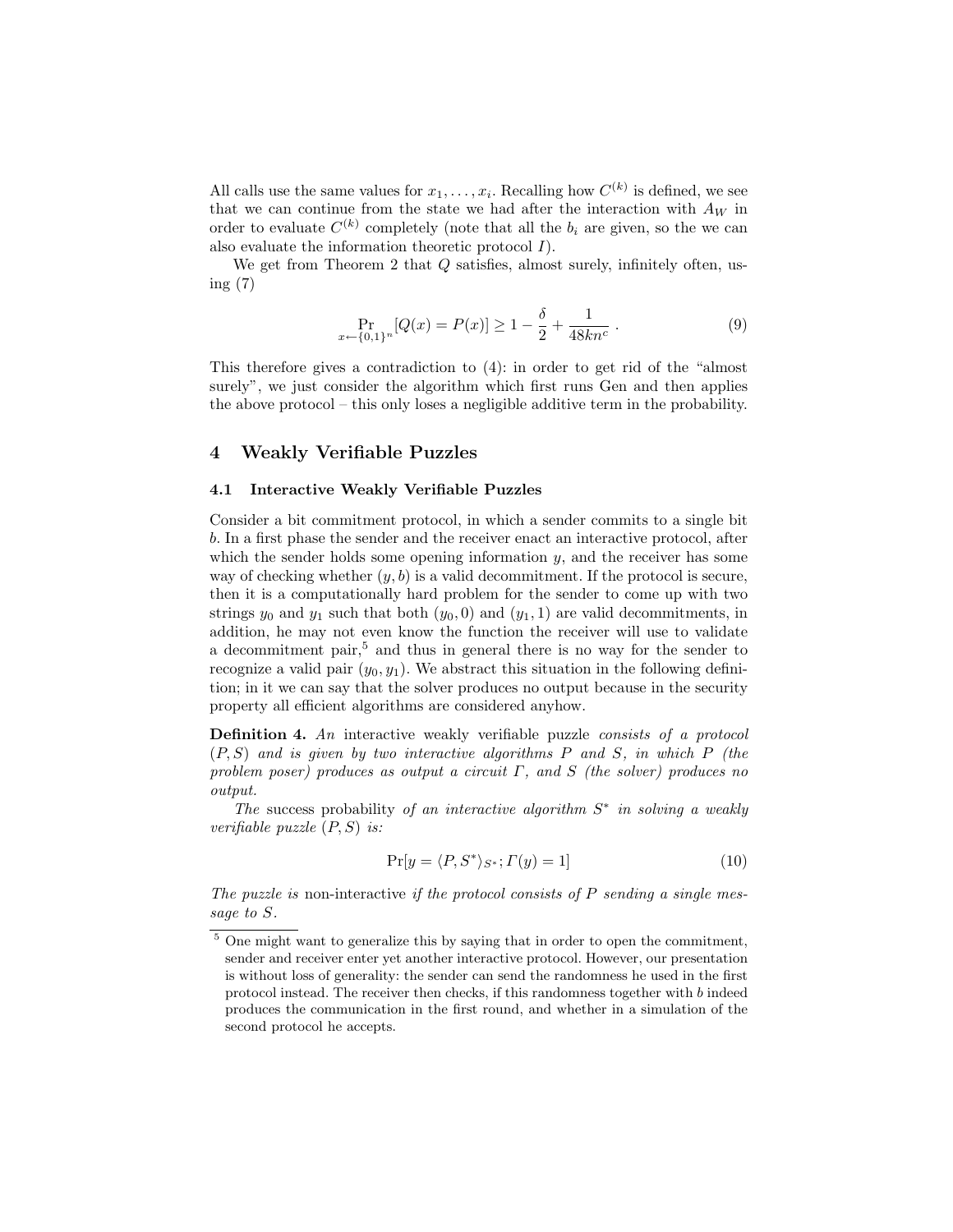Our definition of a non-interactive weakly verifiable puzzle coincides with the usual one [4]. The security property of an interactive weakly verifiable puzzle is that for any algorithm (or circuit)  $S^*$  of a restricted class, the success probability of  $S^*$  is bounded.

An important property is that  $S^*$  does not get access to  $\Gamma$ . Besides bit commitment above, an example of such a puzzle is a CAPTCHA. In both cases it is not obvious whether a given solution is actually a correct solution.

#### 4.2 Strengthening interactive weakly verifiable puzzles

Suppose that g is a monotone boolean function with k bits of input, and  $(P^{(1)}, S^{(1)})$ is a puzzle. We can consider the following new puzzle  $(P^{(g)}, S^{(g)})$ : the sender and the receiver sequentially create k instances of  $(P^{(1)}, S^{(1)})$ , which yields circuits  $\Gamma^{(1)}, \ldots, \Gamma^{(k)}$  for P. Then  $P^{(g)}$  outputs the circuit  $\Gamma^{(g)}$  which computes  $\Gamma^{(g)}(y_1,\ldots,y_k)=g(\Gamma^{(1)}(y_1),\ldots,\Gamma^{(k)}(y_k)).$ 

Intuitively, if no algorithm solves a single puzzle  $(P^{(1)}, S^{(1)})$  with higher probability than  $\delta$ , the probability that an algorithm solves  $(P^{(g)}, S^{(g)})$  should not be more than approximately  $Pr_{u \leftarrow \mu_{\delta}^{k}}[g(u) = 1]$ . (Recall that  $\mu_{\delta}^{k}$  is the distribution on k-bits, where each bit is independent and 1 with probability  $\delta$ .) The following theorem states exactly this.

**Theorem 4.** There exists an algorithm  $Gen(C, g, \epsilon, \delta, n)$  which takes as input a circuit C, a monotone function g, and parameters  $\epsilon, \delta, n$ , and produces a circuit  $D$  such that the following holds. If  $C$  is such that

$$
\Pr[\Gamma^{(g)}(\langle P^{(g)}, C \rangle_C) = 1] \ge \Pr_{u \leftarrow \mu_{\delta}^k} [g(u) = 1] + \epsilon,
$$
\n(11)

then, D satisfies almost surely,

$$
\Pr[\Gamma^{(1)}(\langle P^{(1)}, D \rangle_D) = 1] \ge \delta + \frac{\epsilon}{6k}.\tag{12}
$$

Additionally, Gen and D only require oracle access to both g and C, and D is non-rewinding.

Furthermore,  $size(D) \leq size(C) \cdot \frac{6k}{\epsilon} \log(\frac{6k}{\epsilon})$  and Gen runs in time  $poly(k, \frac{1}{\epsilon}, n)$ with oracle calls to C.

The monotone restriction on  $g$  in the previous theorem is necessary. For example, consider  $g(b) = 1 - b$ . It is possible to satisfy g with probability 1 by producing an incorrect answer, but  $Pr_{u \leftarrow \mu_{\delta}}[g(u) = 1] = 1 - \delta$ .

### 4.3 Proof of Theorem 4

Algorithm Description. If  $k = 1$ , Gen creates the circuit D which runs C and outputs its answer. Then either  $q$  is the identity or a constant function. If  $q$  is the identity, the statement is trivial. If  $g$  is a constant function, the statement is vacuously true.  $D$  is non-rewinding.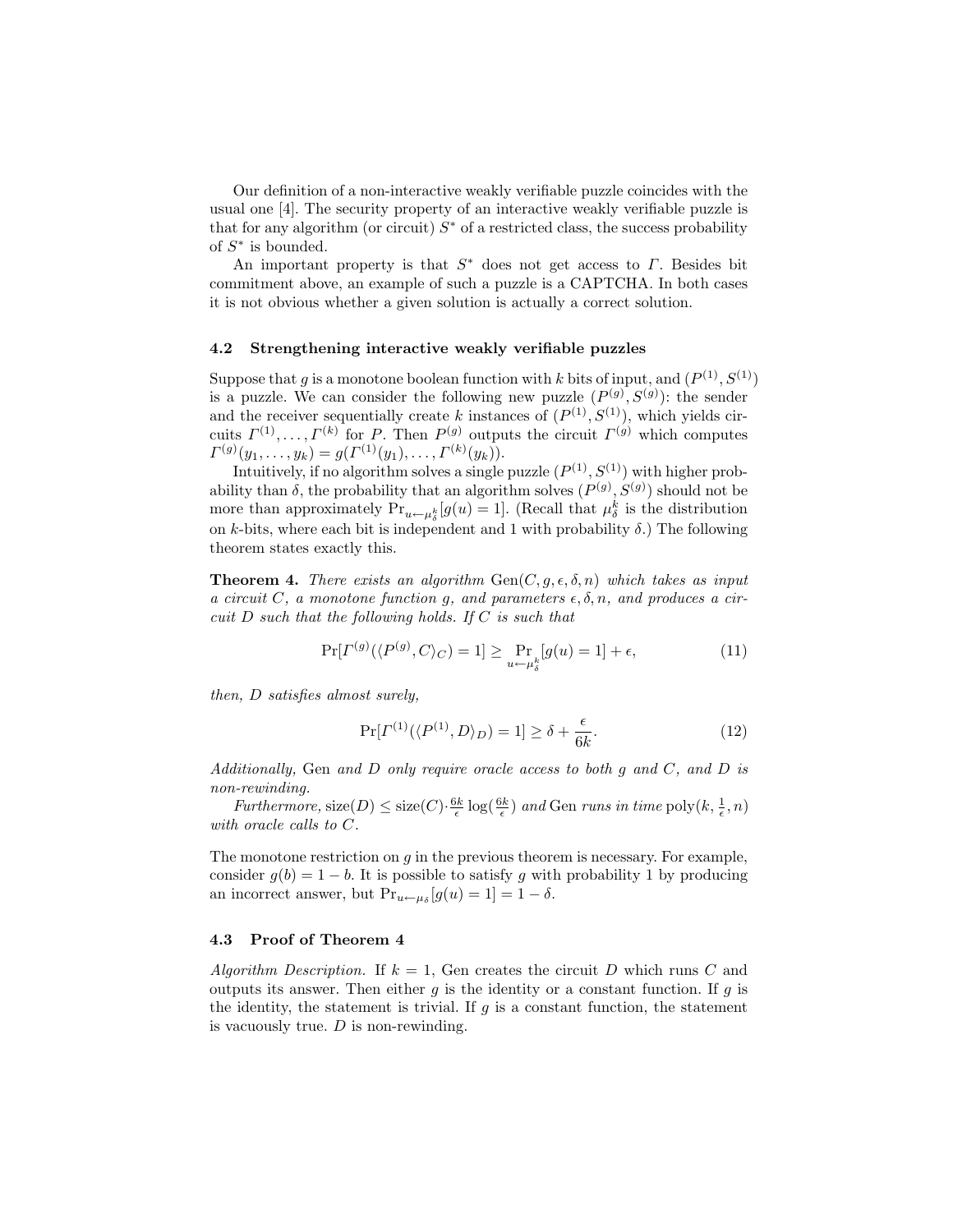In the general case, we need some notation. For  $b \in \{0,1\}$ , let  $\mathcal{G}_b$  denote the set of inputs  $\mathcal{G}_b := \{b_1, \ldots, b_k | g(b, b_2, \ldots, b_k) = 1\}$  (i.e., the first input bit is disregarded and replaced by b). We remark that  $\mathcal{G}_0 \subseteq \mathcal{G}_1$  due to monotonicity of g. We will commonly denote by  $u = u_1 u_2 \cdots u_k \in \{0,1\}^k$  an element drawn from  $\mu_{\delta}^k$ . After a given interaction of C with  $P_{(g)}^{(g)}$ , let  $c = c_1 c_2 \cdots c_k \in \{0,1\}^k$ denote the string where  $c_i$  is the output of  $\Gamma^{(i)}$  on input  $y_i$ , which is the *i*th output of C. We denote the randomness used by  $P^{(g)}$  in execution i by  $\pi_i$ .

For  $\pi^*, b \in \{0,1\}^n \times \{0,1\}$  we now define the surplus  $S_{\pi^*,b}$ . It denotes how much better  $C$  performs than "it should", in the case where the randomness of  $P^{(g)}$  in the first instance is fixed to  $\pi^*$ , and the output of  $\Gamma^{(1)}(y_1)$  is ignored (i.e., we don't care whether  $C$  solves the first puzzle right), and  $b$  is used instead:

$$
S_{\pi^*,b} := \Pr_{\pi^{(k)}}[c \in \mathcal{G}_b | \pi_1 = \pi^*] - \Pr_{u \leftarrow \mu^k_\delta}[u \in \mathcal{G}_b],
$$
\n(13)

where the first probability is also over the interaction between  $P^{(g)}$  and C as well as randomness C uses (if any).

The algorithm then works as follows: first pick  $\frac{6k}{\epsilon} \log(n)$  candidates  $\pi^*$  for the randomness of  $P<sup>(g)</sup>$  in the first position. For each of those, simulate the interaction  $(P^{(g)}, C)$  and then get estimates  $\widetilde{S}_{\pi^*,0}$  and  $\widetilde{S}_{\pi^*,1}$  of  $S_{\pi^*,0}$  and  $S_{\pi^*,1}$ such that  $|\widetilde{S}_{\pi^*,b} - S_{\pi^*,b}| \leq \frac{\epsilon}{4k}$  almost surely.

We consider two cases:

– One of the estimates satisfies  $\widetilde{S}_{\pi^*,b} \geq (1 - \frac{3}{4k})\epsilon$ .

In this case, we fix  $\pi_1 := \pi^*$  and  $c_1 := b$ , and invoke  $Gen(C', g', (1 - \frac{1}{k})\epsilon, \delta, n)$ , using the function  $g'(b_2,\ldots,b_k) = g(c_1,b_2,\ldots,b_k)$  and circuit C'' which is defined as follows: C' first (internally) simulates an interaction of  $P^{(1)}$  with C, then follows up with an interaction with  $P^{(g')}$ .

- For all estimates  $\widetilde{S}_{x^*,b} < (1 \frac{3}{4k})\epsilon$ .
	- In this case, we output the following circuit  $D^C$ : in a first phase, use C to interact with  $P^{(1)}$ . In the second phase, simulate  $k-1$  interactions with  $P^{(1)}$  and obtain  $(y_1, \ldots, y_k) = C(x, x_2, \ldots, x_k)$ . For  $i = 2, \ldots, k$  set  $c_i =$  $\Gamma_i(y_i)$ . If  $c = (0, c_2, \ldots, c_k) \in \mathcal{G}_1 \setminus \mathcal{G}_0$ , return  $y_1$ , otherwise repeat the second phase  $\frac{6k}{\epsilon} \log(\frac{6k}{\epsilon})$  times. If all attempts fail, return the special value  $\perp$  (or an arbitrary answer).

Due to space constraints, the proof of correctness of the above algorithm is omitted, but can be found in the full version [22].

# 5 Example: Bit Commitment

Theorems 3 and 4 can be used to show how to strengthen bit commitment protocols, which was the main open problem in [16]. We explain this as an example here. Assume we have given a weak bit protocol, where a cheating receiver can guess a bit after the commitment phase with probability  $1 - \frac{\beta}{2}$ , and a cheating sender can change the bit he committed to with probability  $\alpha$ . We show that such a protocol can be strengthened if  $\alpha < \beta - 1/\text{poly}(n)$ .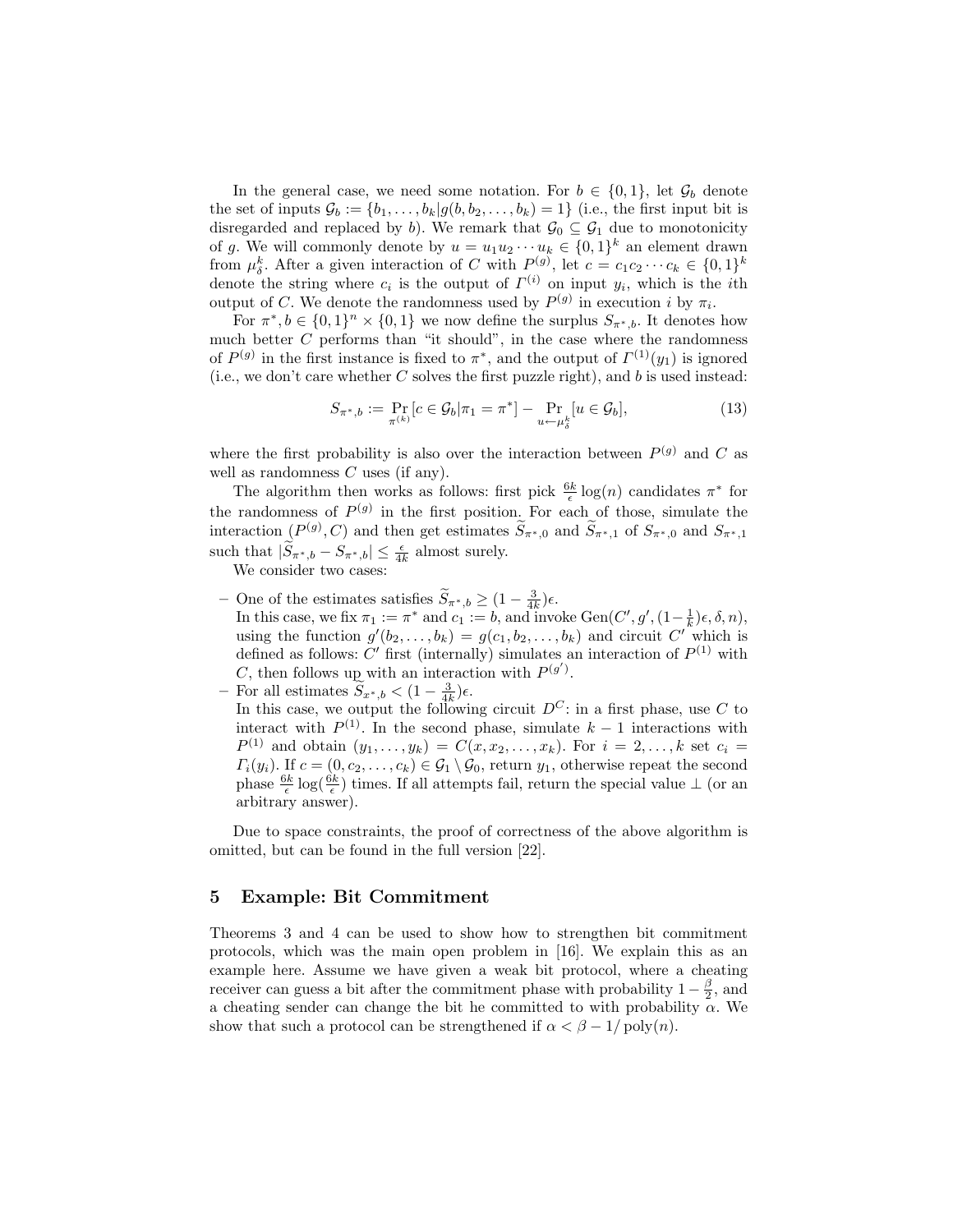We should point out that a different way to prove a similar theorem exists: one can first show that such a weak bit-commitment protocol implies one-way functions (using the techniques of [27]). The long sequence of works [17, 32, 36, 33, 14] imply that one-way functions are sufficient to build bit commitment protocols (the first two papers will yield statistically binding protocols, the last three statistically hiding protocols). However, this will be less efficient and also seems less natural than the method we use here.

In the example, we first define weak bit commitment protocols. We then recall a theorem by Valiant [37], and then show how to use it to strengthen bit commitment. However, due to space constraints, the example only appears in the full version [22].

### 6 Acknowledgments

We would like to thank the anonymous referees for useful comments.

# References

- 1. Boaz Barak, Moritz Hardt, and Satyen Kale. The uniform hardcore lemma via approximate bregman projections. In SODA, pages 1193–1200, 2009.
- 2. Boaz Barak, Ronen Shaltiel, and Avi Wigderson. Computational analogues of entropy. In RANDOM-APPROX, pages 200–215, 2003.
- 3. Mihir Bellare, Russell Impagliazzo, and Moni Naor. Does parallel repetition lower the error in computationally sound protocols? In FOCS 1997, pages 374–383, 1997.
- 4. Ran Canetti, Shai Halevi, and Michael Steiner. Hardness amplification of weakly verifiable puzzles. In TCC 2005, pages 17–33, 2005.
- 5. Kai-Min Chung and Feng-Hao Liu. Parallel repetition theorems for interactive arguments. In TCC 2010, pages 19–36, 2010.
- 6. Kai-Min Chung, Feng-Hao Liu, Chi-Jen Lu, and Bo-Yin Yang. Efficient stringcommitment from weak bit-commitment and full-spectrum theorem for puzzles. Manuscript, 2009.
- 7. Ivan Dåmgard, Serge Fehr, Kirill Morozov, and Louis Salvail. Unfair noisy channels and oblivious transfer. In Moni Naor, editor, TCC 2004, volume 2951 of Lecture Notes in Computer Science, pages 355–373, 2004.
- 8. Ivan Dåmgard, Joe Kilian, and Louis Salvail. On the (im)possibility of basing oblivious transfer and bit commitment on weakened security assumptions. In Jacques Stern, editor, Advances in Cryptology — EUROCRYPT '99, volume 1592 of Lecture Notes in Computer Science, pages 56–73, 1999.
- 9. Yevgeniy Dodis, Russell Impagliazzo, Ragesh Jaiswal, and Valentine Kabanets. Security amplification for interactive cryptographic primitives. In TCC 2009, 2009.
- 10. Cynthia Dwork, Moni Naor, and Omer Reingold. Immunizing encryption schemes from decryption errors. In Christian Cachin and Jan Camenisch, editors, Advances in Cryptology –  $EUROCRYPT 2004$ , volume 3027 of Lecture Notes in Computer Science, pages 342–360, 2004.
- 11. Oded Goldreich, Noam Nisan, and Avi Wigderson. On Yao's XOR-lemma. Technical Report TR95-050, Electronic Colloquium on Computational Complexity (ECCC), 1995.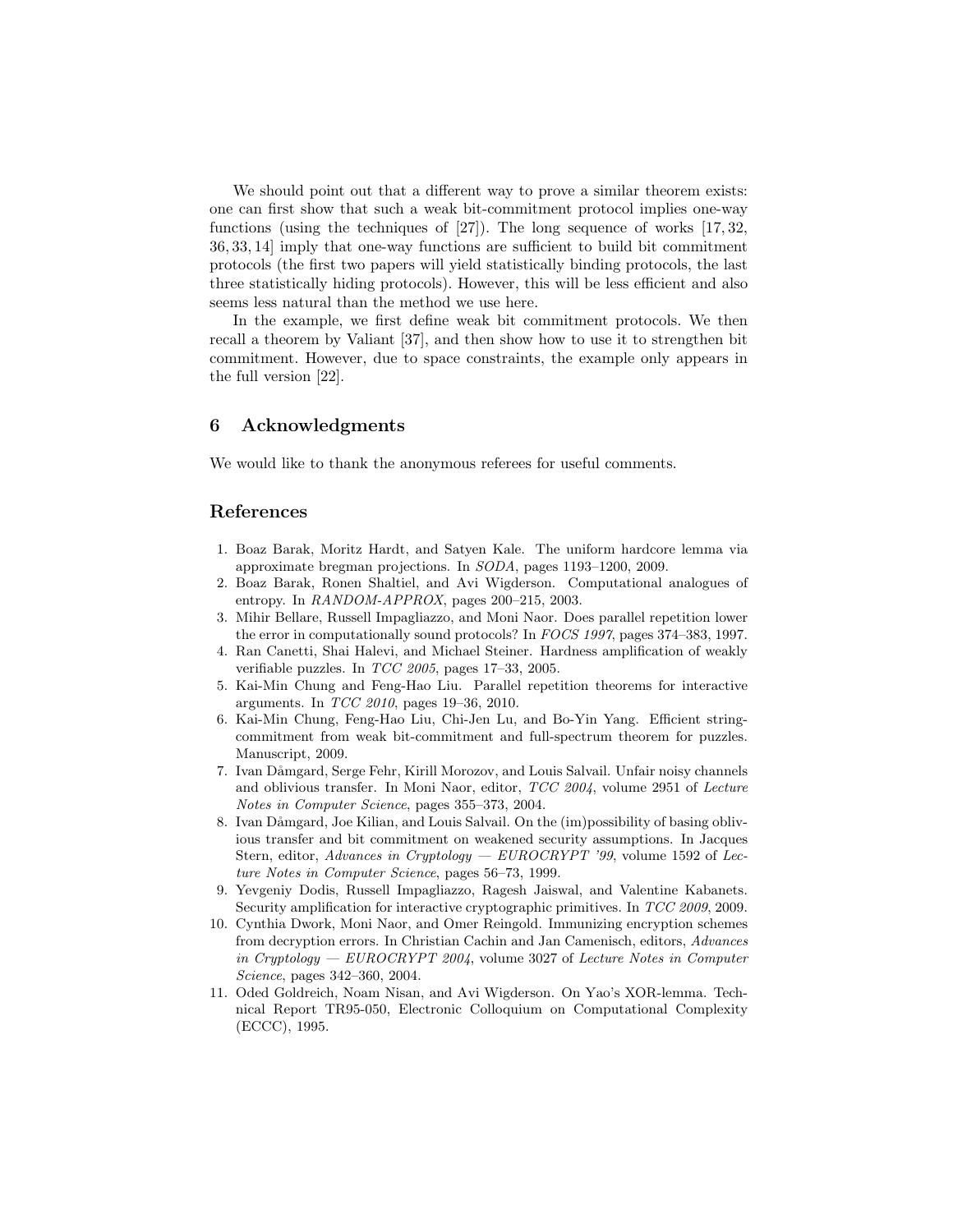- 12. Iftach Haitner. A parallel repetition theorem for any interactive argument. In FOCS 2009, pages 241–250, 2009.
- 13. Iftach Haitner, Danny Harnik, and Omer Reingold. On the power of the randomized iterate. In Cynthia Dwork, editor,  $Advances$  in Cryptology - CRYPTO 2006, volume 4117 of Lecture Notes in Computer Science, 2006.
- 14. Iftach Haitner and Omer Reingold. Statistically-hiding commitment from any one-way function. In Proceedings of the Thirty-Ninth Annual ACM Symposium on Theory of Computing, pages 1–10, 2007.
- 15. Iftach Haitner, Omer Reingold, and Salil Vadhan. Efficiency improvements in constructing pseudorandom generators from one-way functions. In Proceedings of the Forty-Second Annual ACM Symposium on Theory of Computing, 2010.
- 16. Shai Halevi and Tal Rabin. Degradation and amplification of computational hardness. In TCC 2008, volume 4948 of Lecture Notes in Computer Science, pages 626–643, 2008.
- 17. Johan Håstad, Russell Impagliazzo, Leonid A. Levin, and Michael Luby. A pseudorandom generator from any one-way function. SIAM Journal on Computing, 28(4):1364–1396, 1999.
- 18. Johan Håstad, Rafael Pass, Douglas Wikström, and Krzysztof Pietrzak. An efficient parallel repetition theorem. In TCC 2010, pages 1–18, 2010.
- 19. Thomas Holenstein. Key agreement from weak bit agreement. In Proceedings of the Thirty-Seventh Annual ACM Symposium on Theory of Computing, pages 664–673, 2005.
- 20. Thomas Holenstein. Strengthening Key Agreement using Hard-Core Sets. PhD thesis, ETH Zürich, 2006.
- 21. Thomas Holenstein and Renato Renner. One-way secret-key agreement and applications to circuit polarization and immunization of public-key encryption. In Victor Shoup, editor, Advances in Cryptology — CRYPTO 2005, Lecture Notes in Computer Science, 2005.
- 22. Thomas Holenstein and Grant Schoenebeck. General hardness amplification of predicates and puzzles. CoRR, abs/1002.3534, 2010.
- 23. Russell Impagliazzo. Hard-core distributions for somewhat hard problems. In The 36th Annual Symposium on Foundations of Computer Science, pages 538– 545, 1995.
- 24. Russell Impagliazzo, Ragesh Jaiswal, and Valentine Kabanets. Approximately listdecoding direct product codes and uniform hardness amplification. In The 47th Annual Symposium on Foundations of Computer Science, pages 187–196, 2006.
- 25. Russell Impagliazzo, Ragesh Jaiswal, and Valentine Kabanets. Chernoff-type direct product theorems. Journal of Cryptology, 2009.
- 26. Russell Impagliazzo, Ragesh Jaiswal, Valentine Kabanets, and Avi Wigderson. Uniform direct product theorems: simplified, optimized, and derandomized. In Proceedings of the Fortieth Annual ACM Symposium on Theory of Computing, pages 579–588, 2008.
- 27. Russell Impagliazzo and Michael Luby. One-way functions are essential for complexity based cryptography. In The 30th Annual Symposium on Foundations of Computer Science, pages 230–235, 1989.
- 28. Russell Impagliazzo and Avi Wigderson.  $P = BPP$  if E requires exponential circuits: Derandomizing the XOR lemma. In Proceedings of the Twenty-Ninth Annual ACM Symposium on Theory of Computing, pages 220–229, 1997.
- 29. Charanjit S. Jutla. Almost optimal bounds for direct product threshold theorem. In TCC 2010, pages 37–51, 2010.